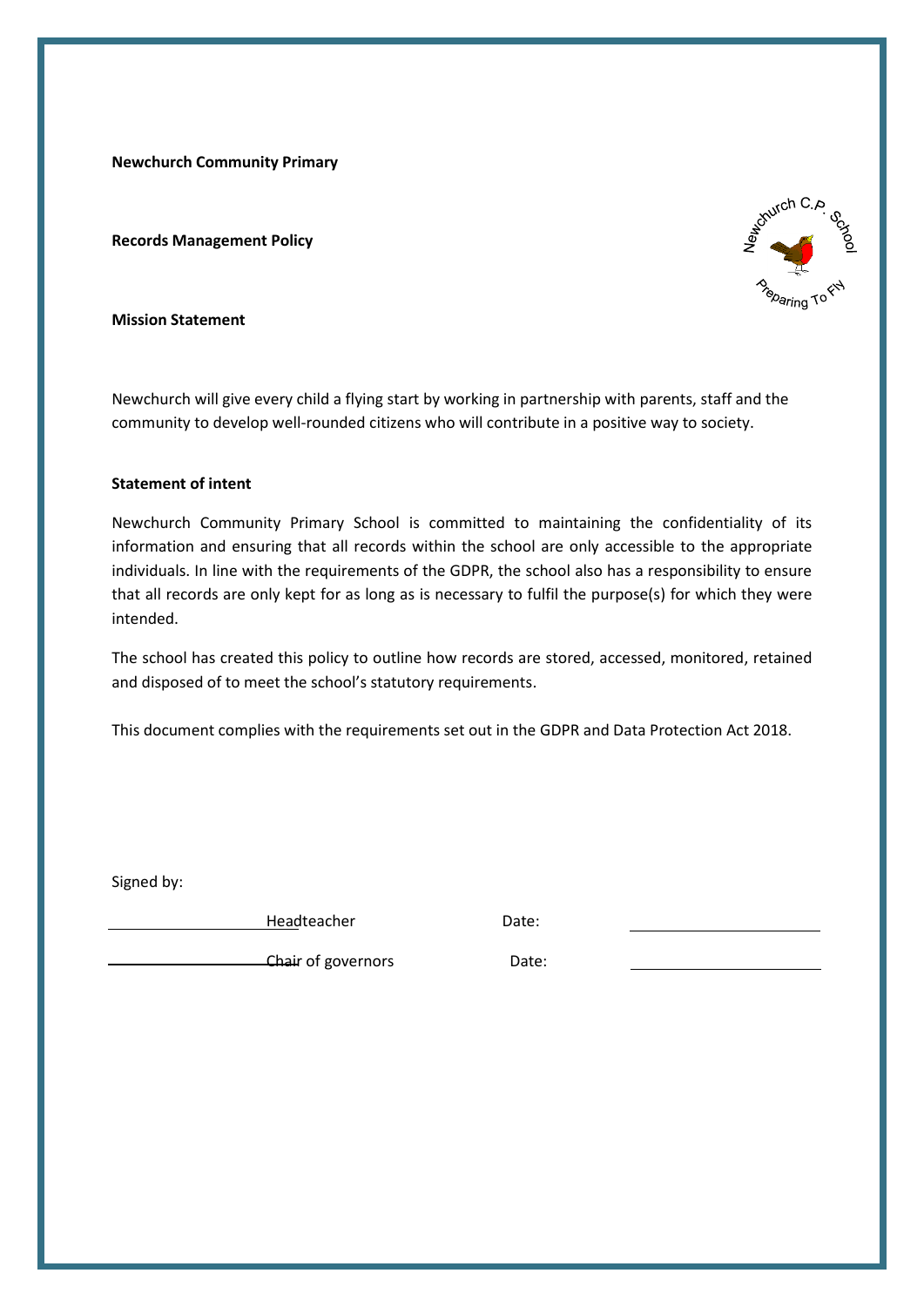# **1. Legal framework**

- 1.1. This policy has due regard to legislation including, but not limited to, the following:
	- UK General Data Protection Regulation (GDPR)
	- EU GDPR
	- Freedom of Information Act 2000
	- Limitation Act 1980 (as amended by the Limitation Amendment Act 1980)
	- Data Protection Act 2018
- 1.2. This policy also has due regard to the following guidance:
	- Information Records Management Society (IRMS) (2019) 'Information Management Toolkit for Schools'
	- DfE (2018) 'Data protection: a toolkit for schools'
	- DfE (2018) 'Careers guidance and access for education and training providers'
- 1.3. This policy will be implemented in accordance with the following school policies and procedures:
	- Data Protection Policy
	- Freedom of Information Policy
	- Data and E-Security Breach Prevention and Management Plan
	- Disposal of Records Log
	- Information Asset Register
	- Archived Files Log

## **2. Responsibilities**

- 2.1. The whole school has a responsibility for maintaining its records and record-keeping systems in line with statutory requirements.
- 2.2. The headteacher holds the overall responsibility for this policy and for ensuring it is implemented correctly.
- 2.3. The DPO is responsible for the management of records at the school.
- 2.4. The DPO is responsible for promoting compliance with this policy and reviewing the policy on an annual basis.
- 2.5. The DPO is responsible for ensuring that all records are stored securely, in accordance with the retention periods outlined in this policy, and are disposed of safely and correctly.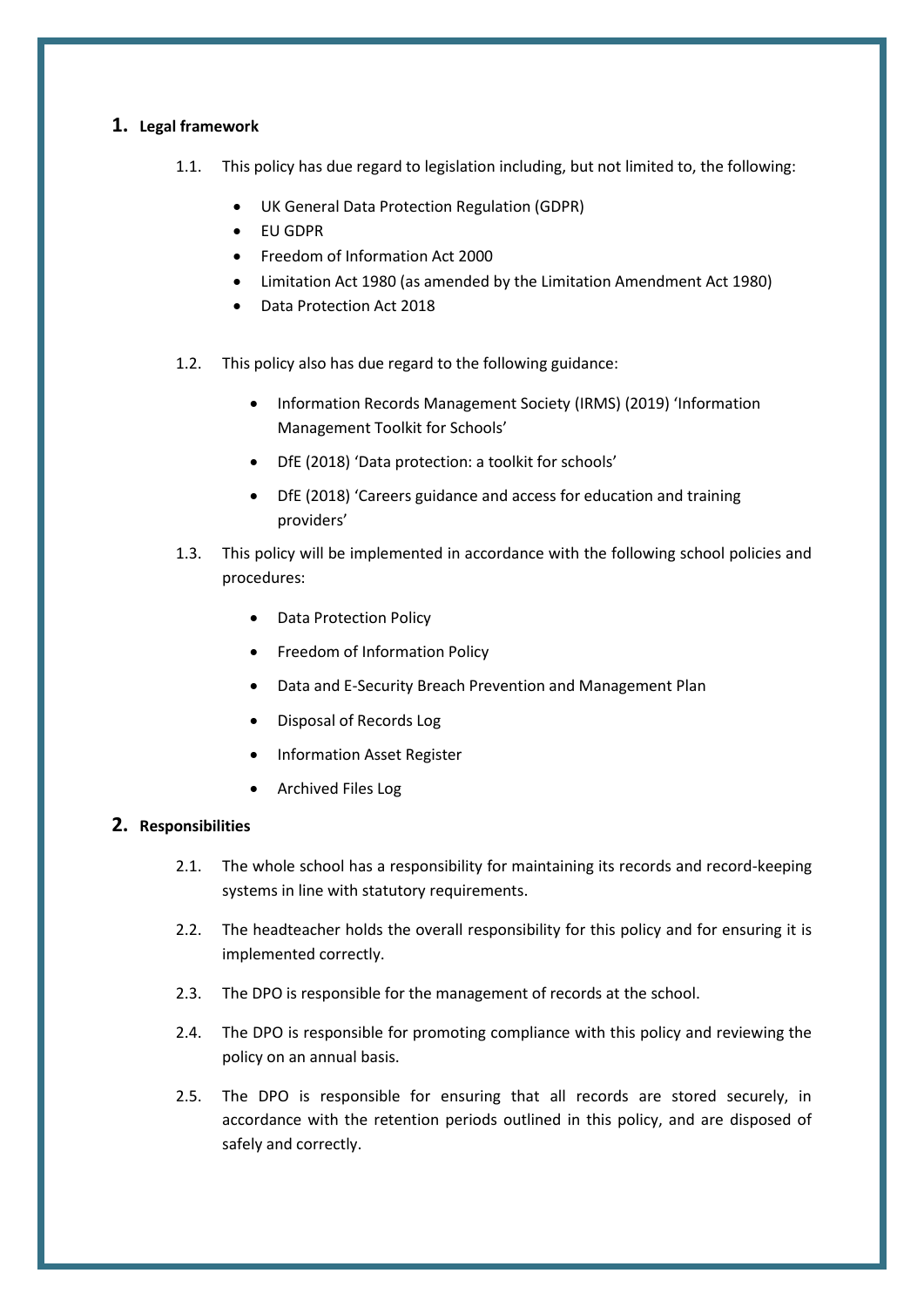2.6. All staff members are responsible for ensuring that any records they are responsible for (including emails) are accurate, maintained securely and disposed of correctly, in line with the provisions of this policy.

## **3. Management of pupil records Include line from Cohort 2020 all records are held electronically**

- 3.1. For pupils before Cohort 2020 pupil records will be held on paper files and on electronic systems including CPOMs. They are specific documents that are used throughout a pupil's time in the education system – they are passed to each school that a pupil attends and includes all personal information relating to them, e.g. date of birth, home address, as well as their progress and achievements. For pupils who have started since Cohort 2020 all records are held electronically.
- 3.2. The following information is stored on the front of a pupil record, and will be easily accessible:
	- **•** Forename, surname, and date of birth
	- Unique pupil number
	- Note of the date when the file was opened
- 3.3. The following information is stored inside the front cover of a pupil record, and will be easily accessible:
	- **•** Any preferred names
	- Emergency contact details and the name of the pupil's doctor
	- Any allergies or other medical conditions that are important to be aware of
	- Names of people with parental responsibility, including their home address(es) and telephone number(s)
	- Any other agency involvement, e.g. speech and language therapist
	- Reference to any other linked files

3.4. The following information is stored in a pupil record, and will be easily accessible:

- Admissions form
- Details of any SEND
- If the pupil has attended an early years setting, the record of transfer
- **Data collection or data checking form**
- Annual written reports to parents in the last year of primary school
- National curriculum and agreed syllabus record sheets
- Notes relating to major incidents and accidents involving the pupil
- Any information about an EHC plan and support offered in relation to the EHC plan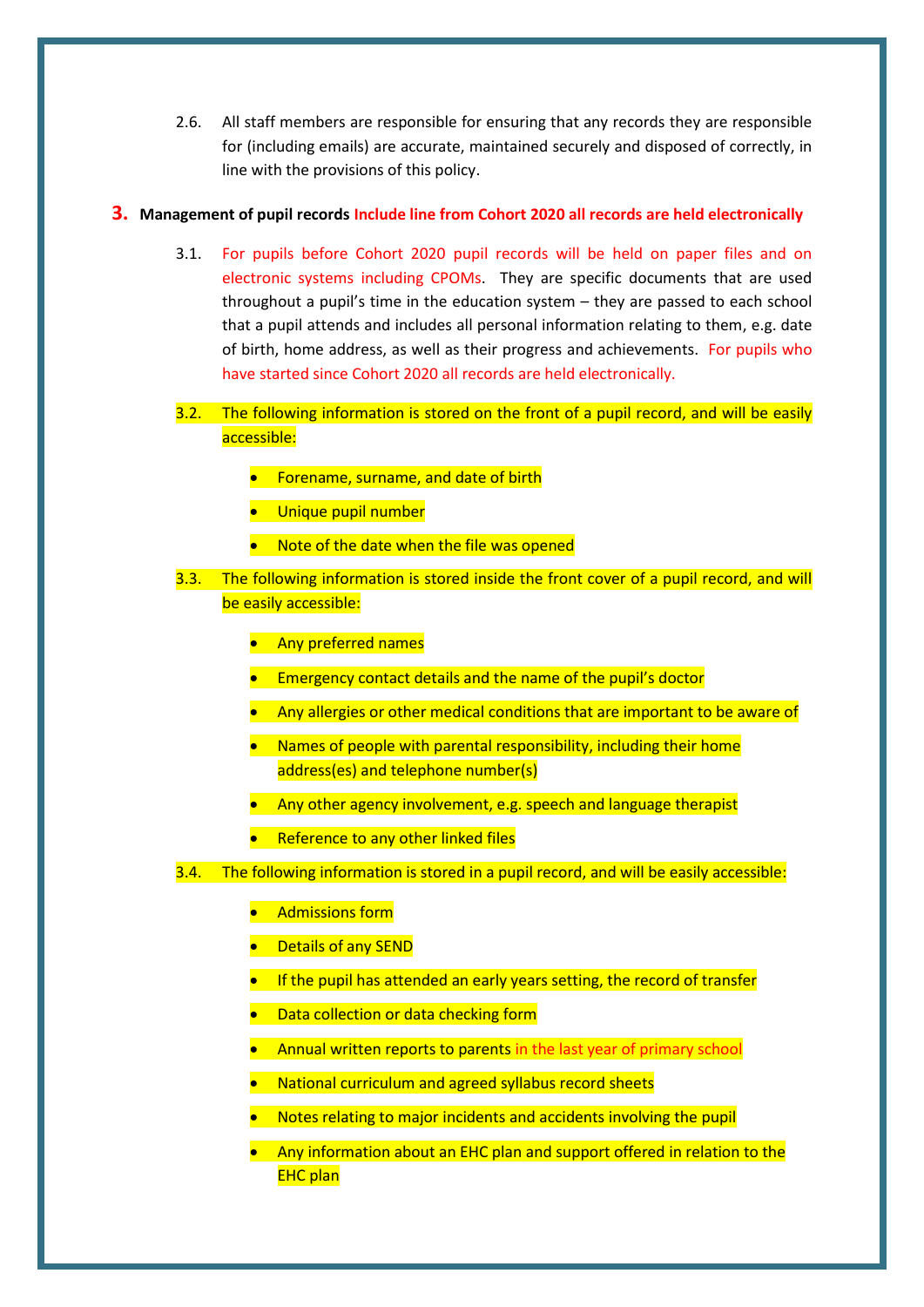- Medical information relevant to the pupil's on-going education and behaviour
- Any notes indicating child protection disclosures and reports
- Any information relating to exclusions
- Any correspondence with parents or external agencies relating to major issues, e.g. mental health
- Notes indicating that records of complaints made by parents or the pupil
- **Examination results pupil copy**
- **•** SATs results
- 3.5. The following information is subject to shorter retention periods and, therefore, will be stored separately in a file either electronically or paper for the pupil in the school office:
	- Attendance registers and information
	- Absence notes and correspondence
	- Parental and, where appropriate, pupil consent forms for educational visits, photographs and videos, etc.
	- Accident forms forms about major accidents will be recorded on the pupil record
	- Consent to administer medication and administration records
	- Copies of pupil birth certificates, passports etc.
	- Correspondence with parents about minor issues, e.g. behaviour
	- Pupil work
	- Previous data collection forms that have been superseded
- 3.6. Hard copies of disclosures and reports relating to child protection electronically in the Designated Safeguarding Lead File which is a secure folder only DSLs can access.
- 3.7. Hard copies of complaints made by parents or pupils are stored in a file in the DSL file or in the cohort safeguarding file.
- 3.8. Actual copies of accident and incident information are stored separately in the safeguarding files and held in line with the retention periods outlined in this policy  $$ a note indicating this is marked on the pupil's file. An additional copy may be placed in the pupil's file in the event of a major accident or incident.
- 3.9. The school will ensure that no pupil records are altered or amended before transferring them to the next school that the pupil will attend.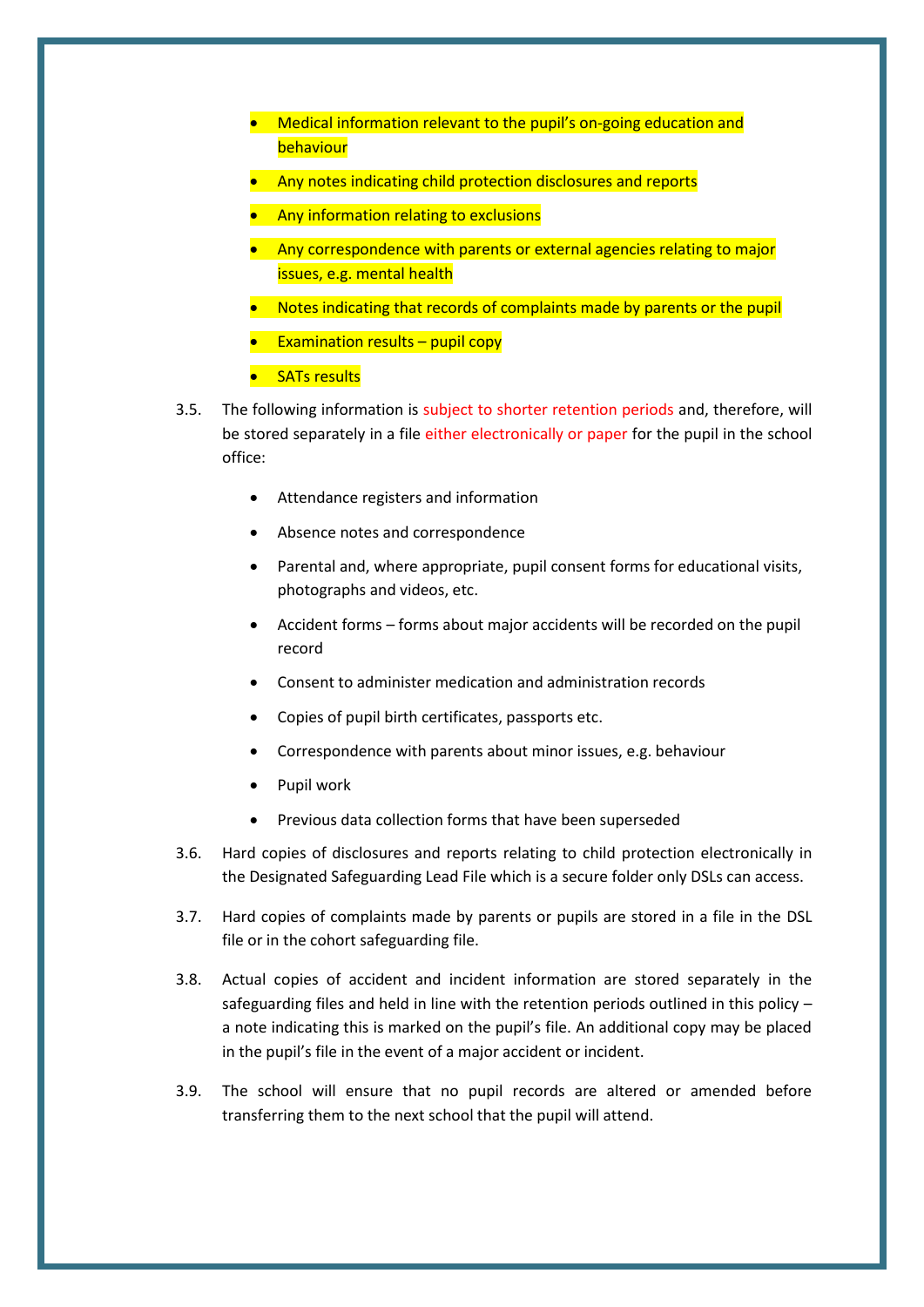- 3.10. The only exception to the above is if any records placed on the pupil's file have a shorter retention period and may need to be removed. In such cases, the DPO will remove these records.
- 3.11. Electronic records relating to a pupil's record will also be transferred to the pupils' next school. [Section 12](#page-22-0) of this policy outlines how electronic records will be transferred.
- 3.12. The school will not keep any copies of information stored within a pupil's record, unless there is ongoing legal action at the time during which the pupil leaves the school. The responsibility for these records will then transfer to the next school that the pupil attends.
- 3.13. The school will, wherever possible, avoid sending a pupil record by post. Where a pupil record must be sent by post, it will be sent by registered post, with an accompanying list of the files included. The school it is sent to is required to sign a copy of the list to indicate that they have received the files and return this to the school.

## **4. Retention of pupil records and other pupil-related information**

- 4.1. The table below outlines the school's retention periods for individual pupil records and the action that will be taken after the retention period, in line with any requirements.
- 4.2. Electronic copies of any information and files will be destroyed in line with the retention periods below.

| <b>Type of file</b>                     | <b>Retention period</b>                                                                                                      | <b>Action taken after retention</b><br>period ends |
|-----------------------------------------|------------------------------------------------------------------------------------------------------------------------------|----------------------------------------------------|
|                                         | Personal identifiers, contacts and personal characteristics                                                                  |                                                    |
| Images used for identification purposes | For the duration of the<br>event/activity, or whilst<br>the pupil remains at<br>school, whichever is less,<br>plus one month | Securely disposed of                               |
| Images used in displays                 | Whilst the pupil is at<br>school                                                                                             | Securely disposed of                               |
| Images used for marketing purposes      | In line with the consent<br>period                                                                                           | Securely disposed of                               |
| Biometric data                          | For the duration of the<br>event/activity, or whilst<br>the pupil remains at<br>school, whichever is less,<br>plus one month | Securely disposed of                               |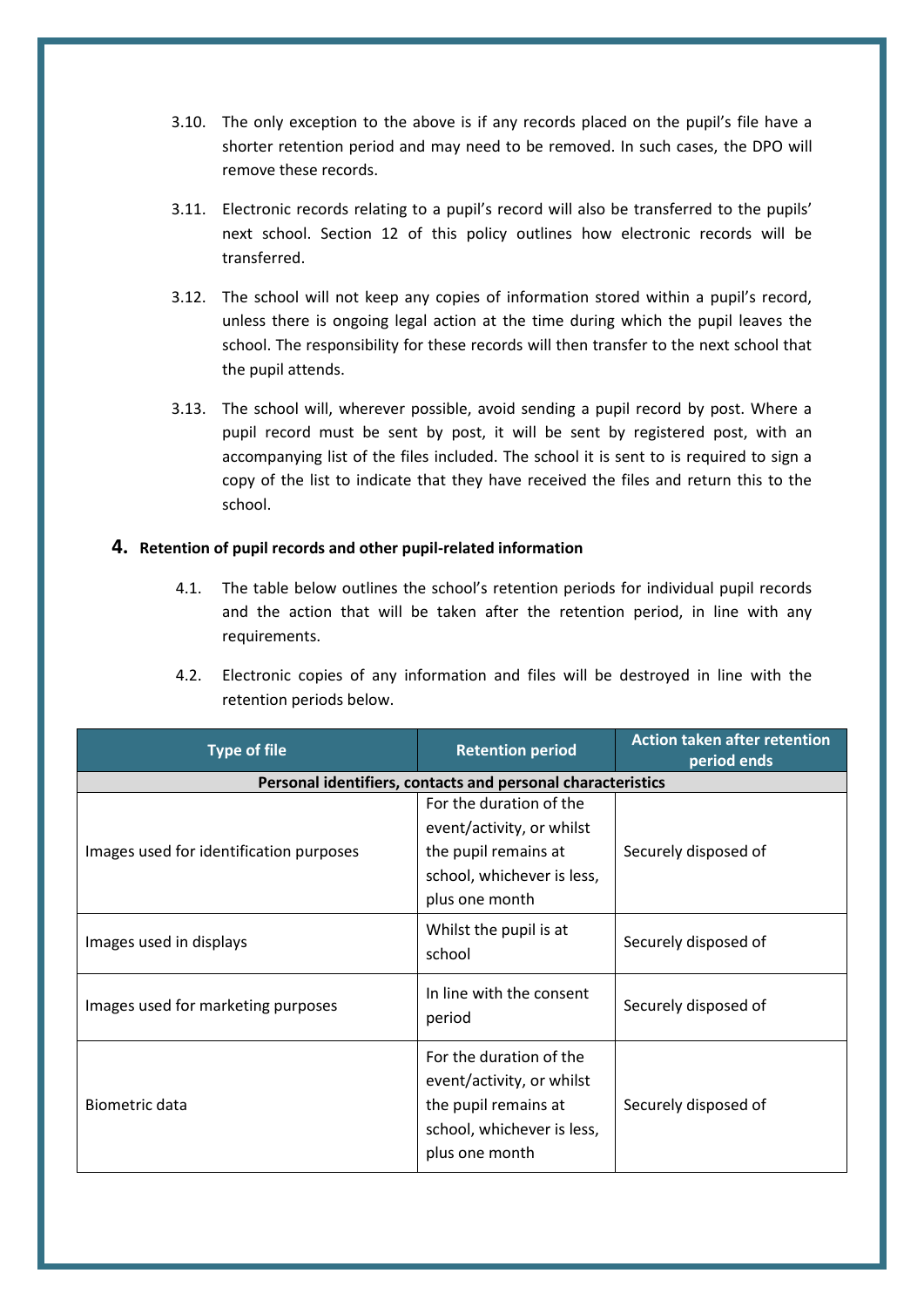| Postcodes, names and characteristics                                                                                                 | Whilst the pupil is at<br>school, plus five years                                                                                              | Securely disposed of                                                                                                                                                                                       |
|--------------------------------------------------------------------------------------------------------------------------------------|------------------------------------------------------------------------------------------------------------------------------------------------|------------------------------------------------------------------------------------------------------------------------------------------------------------------------------------------------------------|
| House number and road                                                                                                                | For the duration of the<br>event/activity, plus one<br>month                                                                                   | Securely disposed of                                                                                                                                                                                       |
|                                                                                                                                      | <b>Admissions</b>                                                                                                                              |                                                                                                                                                                                                            |
| Register of admissions                                                                                                               | Every entry in the<br>admissions register will<br>be preserved for a period<br>of three years after the<br>date on which the entry<br>was made | Information is reviewed and<br>the register may be kept<br>permanently                                                                                                                                     |
| Admissions (where the admission is<br>successful)                                                                                    | Date of admission, plus<br>one year                                                                                                            | Securely disposed of                                                                                                                                                                                       |
| Admissions appeals (where the appeal is<br>unsuccessful)                                                                             | Resolution of the case,<br>plus one year                                                                                                       | Securely disposed of                                                                                                                                                                                       |
| Proof of address (supplied as part of the<br>admissions process)                                                                     | Current academic year,<br>plus one year                                                                                                        | Securely disposed of                                                                                                                                                                                       |
| Supplementary information submitted,<br>including religious and medical information<br>etc. (where the admission was successful)     | Information added to the<br>pupil file                                                                                                         | Securely disposed of                                                                                                                                                                                       |
| Supplementary information submitted,<br>including religious and medical information<br>etc. (where the admission was not successful) | Retained until the<br>appeals process is<br>complete                                                                                           | Securely disposed of                                                                                                                                                                                       |
| All records relating to the creation and<br>implementation of the Admissions Policy                                                  | Life of the policy, plus<br>three years and then<br>review                                                                                     | Securely disposed of                                                                                                                                                                                       |
| <b>Pupils' educational records</b>                                                                                                   |                                                                                                                                                |                                                                                                                                                                                                            |
| Pupils' educational records                                                                                                          | Whilst the pupil remains<br>at the school                                                                                                      | Transferred to the next<br>$d$ estination $-$ if this is an<br>independent school, home-<br>schooling or outside of the UK,<br>the file will be kept by the LA<br>and retained for the statutory<br>period |
| Behaviour records                                                                                                                    | Added to the pupil's<br>record and transferred to<br>the next school                                                                           | Securely disposed of                                                                                                                                                                                       |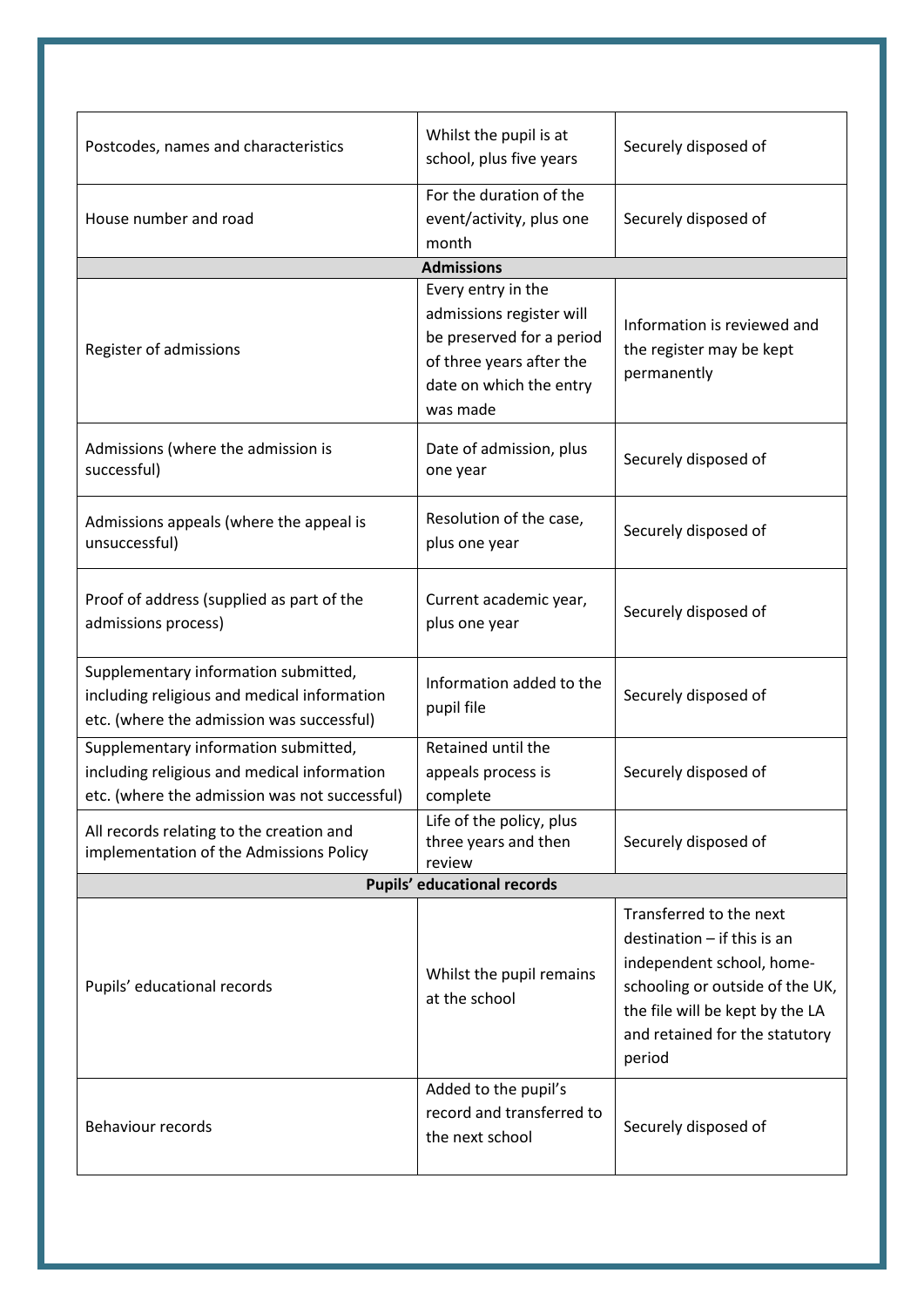|                                                  | Copies are held whilst the |                                            |
|--------------------------------------------------|----------------------------|--------------------------------------------|
|                                                  | pupil is at school, plus   |                                            |
|                                                  | one year                   |                                            |
|                                                  | Added to the pupil's       |                                            |
|                                                  | record and transferred to  |                                            |
|                                                  | the next school            |                                            |
| <b>Exclusion records</b>                         |                            | Securely disposed of                       |
|                                                  | Copies are held whilst the |                                            |
|                                                  | pupil is at school, plus   |                                            |
|                                                  | one year                   |                                            |
|                                                  | Stored in a sealed         |                                            |
|                                                  | envelope for the same      |                                            |
|                                                  | length of time as the      |                                            |
|                                                  | pupil's record             |                                            |
| Child protection information held on a pupil's   |                            | Securely disposed of -                     |
| record                                           | Records also subject to    | shredded                                   |
|                                                  | any instruction given by   |                                            |
|                                                  | the Independent Inquiry    |                                            |
|                                                  | into Child Sex Abuse       |                                            |
|                                                  | (IICSA)                    |                                            |
|                                                  | 25 years after the pupil's |                                            |
|                                                  | date of birth              |                                            |
|                                                  |                            |                                            |
| Child protection records held in a separate file |                            | Securely disposed of -<br>shredded         |
|                                                  | Records also subject to    |                                            |
|                                                  | any instruction given by   |                                            |
|                                                  | the IICSA                  |                                            |
| Curriculum returns                               | Current academic year,     | Securely disposed of                       |
|                                                  | plus three years           |                                            |
|                                                  |                            | Review at the end of each year             |
| Schemes of work                                  | Current academic year,     | and allocate a further                     |
|                                                  | plus one year              | retention period or securely               |
|                                                  |                            | dispose of                                 |
|                                                  |                            | Review at the end of each year             |
| Timetable                                        | Current academic year,     | and allocate a further                     |
|                                                  | plus one year              | retention period or securely<br>dispose of |
|                                                  |                            | Review at the end of each year             |
|                                                  | Current academic year,     | and allocate a further                     |
| Class record books                               | plus one year              | retention period or securely               |
|                                                  |                            | dispose of                                 |
|                                                  |                            | Review at the end of each year             |
| Mark books                                       | Current academic year,     | and allocate a further                     |
|                                                  | plus one year              | retention period or securely               |
|                                                  |                            | dispose of                                 |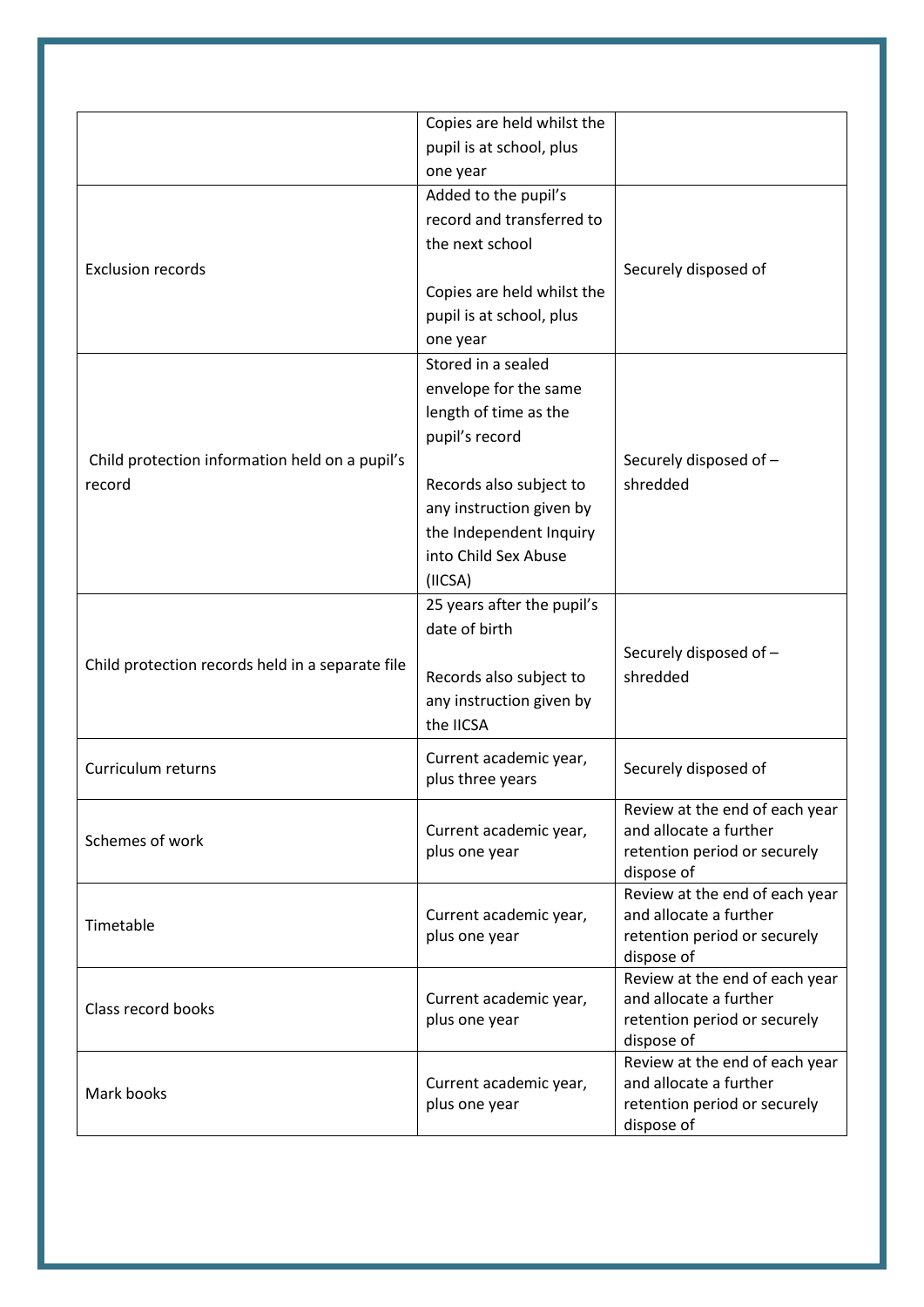| Record of homework set                                                 | Current academic year,<br>plus one year                                                                                                               | Review at the end of each year<br>and allocate a further<br>retention period or securely<br>dispose of |
|------------------------------------------------------------------------|-------------------------------------------------------------------------------------------------------------------------------------------------------|--------------------------------------------------------------------------------------------------------|
| Pupils' work                                                           | Current academic year,<br>plus one year                                                                                                               | Review at the end of each year<br>and allocate a further<br>retention period or securely<br>dispose of |
| Education, training or employment<br>destinations data                 | Whilst the pupil is at the<br>school, plus three years<br>or from the end of KS4,<br>whichever is earliest                                            | Securely disposed of                                                                                   |
|                                                                        | <b>Attendance</b>                                                                                                                                     |                                                                                                        |
| Attendance registers                                                   | Every entry is retained for<br>a period of three years<br>after the date on which<br>the entry was made                                               | Securely disposed of                                                                                   |
| Correspondence relating to any absence<br>(authorised or unauthorised) | Current academic year,<br>plus two years                                                                                                              | Securely disposed of                                                                                   |
|                                                                        | <b>Medical information and administration</b>                                                                                                         |                                                                                                        |
| Permission slips                                                       | For the duration of the<br>period that medication is<br>given, plus one month                                                                         | Securely disposed of                                                                                   |
| Medical conditions - ongoing management                                | Added to the pupil's<br>record and transferred to<br>the next school<br>Copies held whilst the<br>pupil is at school, plus<br>one year                | Securely disposed of                                                                                   |
| Medical incidents that have a behavioural or<br>safeguarding influence | Added to the pupil's<br>record and transferred to<br>the next school<br>Copies held whilst the<br>pupil is at school, plus 25<br>years<br><b>SEND</b> | Securely disposed of                                                                                   |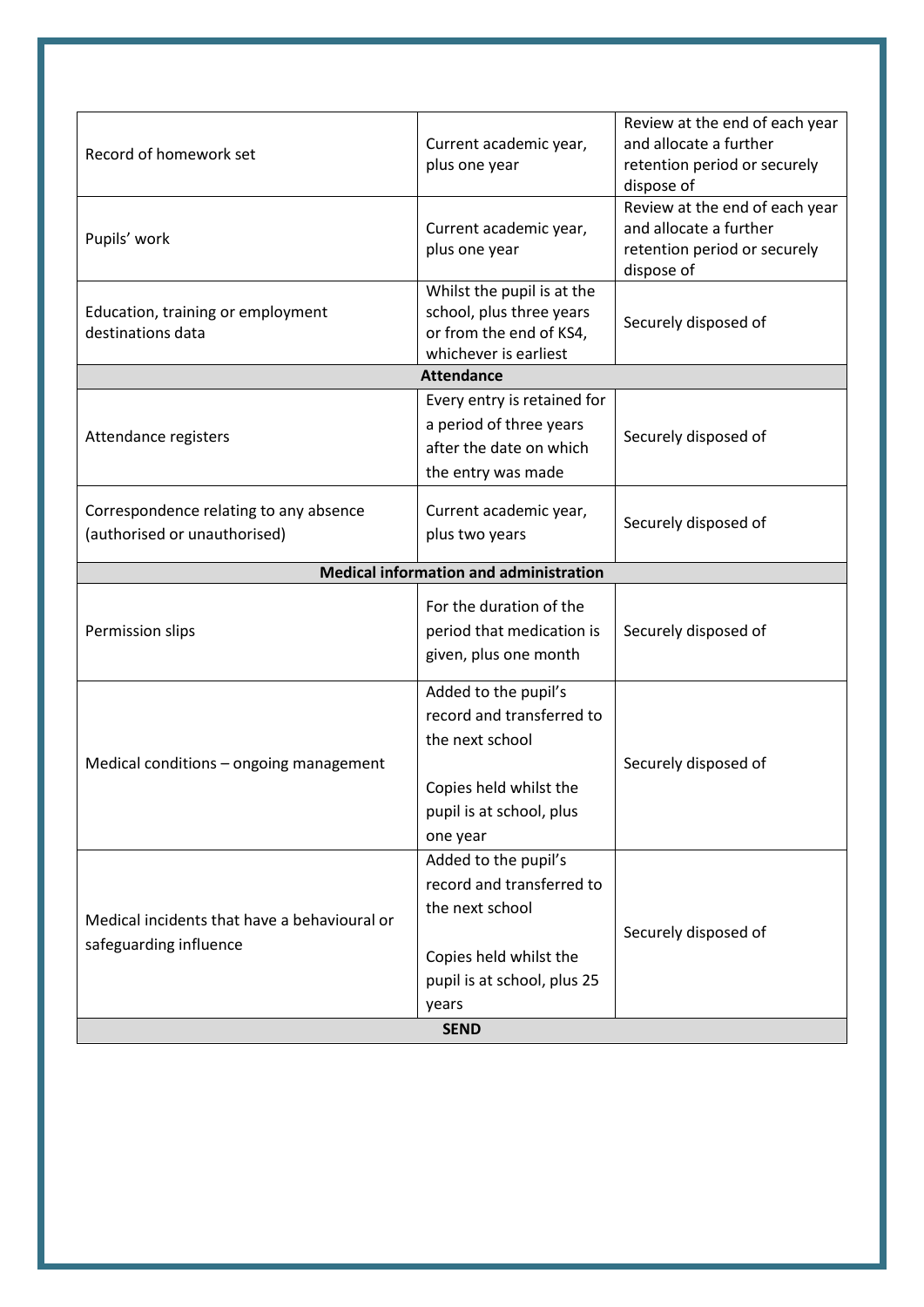| SEND files, reviews and EHC plans, including<br>advice and information provided to parents<br>regarding educational needs and accessibility<br>strategy | The pupil's date of birth,<br>plus 31 years                                                                                                            | Securely disposed of               |
|---------------------------------------------------------------------------------------------------------------------------------------------------------|--------------------------------------------------------------------------------------------------------------------------------------------------------|------------------------------------|
|                                                                                                                                                         | <b>Curriculum management</b>                                                                                                                           |                                    |
| <b>SATs results</b>                                                                                                                                     | 25 years after the pupil's<br>date of birth (as stated on<br>the pupil's record)                                                                       | Securely disposed of               |
| <b>Examination papers</b>                                                                                                                               | Until the<br>appeals/validation<br>process has been<br>completed                                                                                       | Securely disposed of               |
| Published Admission Number (PAN) reports                                                                                                                | Current academic year,<br>plus six years                                                                                                               | Securely disposed of               |
| Valued added and contextual data                                                                                                                        | Current academic year,<br>plus six years                                                                                                               | Securely disposed of               |
| Self-evaluation forms (internal moderation)                                                                                                             | Current academic year,<br>plus one year                                                                                                                | Securely disposed of               |
| Self-evaluation forms (external moderation)                                                                                                             | <b>Retained until</b><br>superseded                                                                                                                    | Securely disposed of               |
| Pupils' work                                                                                                                                            | Returned to pupils at the<br>end of the academic year,<br>or retained for the<br>current academic year,<br>plus one year                               | Securely disposed of               |
|                                                                                                                                                         | <b>Extra-curricular activities</b>                                                                                                                     |                                    |
| Field file - information taken on school trips                                                                                                          | Until the conclusion of<br>the trip, plus one month<br>Where a minor incident<br>occurs, field files are<br>added to the core system<br>as appropriate | Securely disposed of               |
| Financial information relating to school trips                                                                                                          | Whilst the pupil remains<br>at school, plus one year                                                                                                   | Securely disposed of               |
| Parental consent forms for school trips where<br>no major incident occurred                                                                             | Until the conclusion of<br>the trip                                                                                                                    | Securely disposed of -<br>shredded |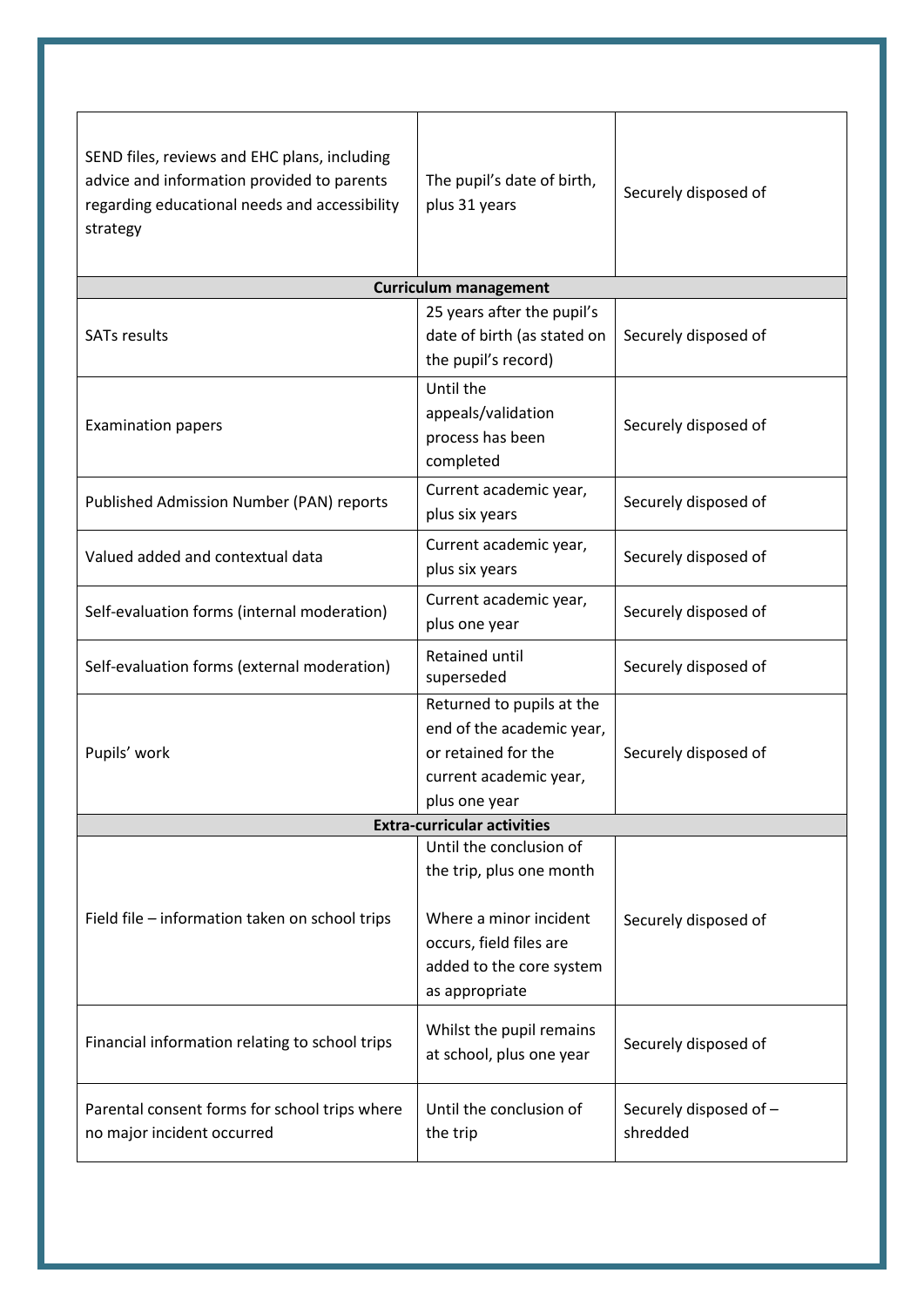| Parental consent forms for school trips where<br>a major incident occurred | 25 years after the pupil's<br>date of birth on the<br>pupil's record (permission<br>slips of all pupils on the<br>trip will also be held to<br>show that the rules had<br>been followed for all<br>pupils) | Securely disposed of -<br>shredded                          |
|----------------------------------------------------------------------------|------------------------------------------------------------------------------------------------------------------------------------------------------------------------------------------------------------|-------------------------------------------------------------|
| Educational visitors in school - sharing of<br>personal information        | Until the conclusion of<br>the visit, plus one month                                                                                                                                                       | Securely disposed of                                        |
|                                                                            | Family liaison officers and home-school liaison assistants                                                                                                                                                 |                                                             |
| Day books                                                                  | Current academic year,<br>plus two years                                                                                                                                                                   | Reviewed and securely<br>destroyed if no longer<br>required |
| Reports for outside agencies                                               | Duration of the pupil's<br>time at school                                                                                                                                                                  | Securely disposed of                                        |
| Referral forms                                                             | Whilst the referral is<br>current                                                                                                                                                                          | Securely disposed of                                        |
| Contact data sheets                                                        | Current academic year                                                                                                                                                                                      | Reviewed and securely<br>destroyed if no longer active      |
| Contact database entries                                                   | Current academic year                                                                                                                                                                                      | Reviewed and securely<br>destroyed if no longer<br>required |
| Group registers                                                            | Current academic year,<br>plus two years                                                                                                                                                                   | Securely disposed of                                        |
| Catering and free school meal management                                   |                                                                                                                                                                                                            |                                                             |
| Meal administration                                                        | Whilst the pupil is at<br>school, plus one year                                                                                                                                                            | Securely disposed of                                        |
| Meal eligibility                                                           | Whilst the pupil is at<br>school, plus five years                                                                                                                                                          | Securely disposed of                                        |

# **5. Retention of staff records**

- 5.1. The table below outlines the school's retention period for staff records and the action that will be taken after the retention period, in line with any requirements.
- 5.2. Electronic copies of any information and files will also be destroyed in line with the retention periods below.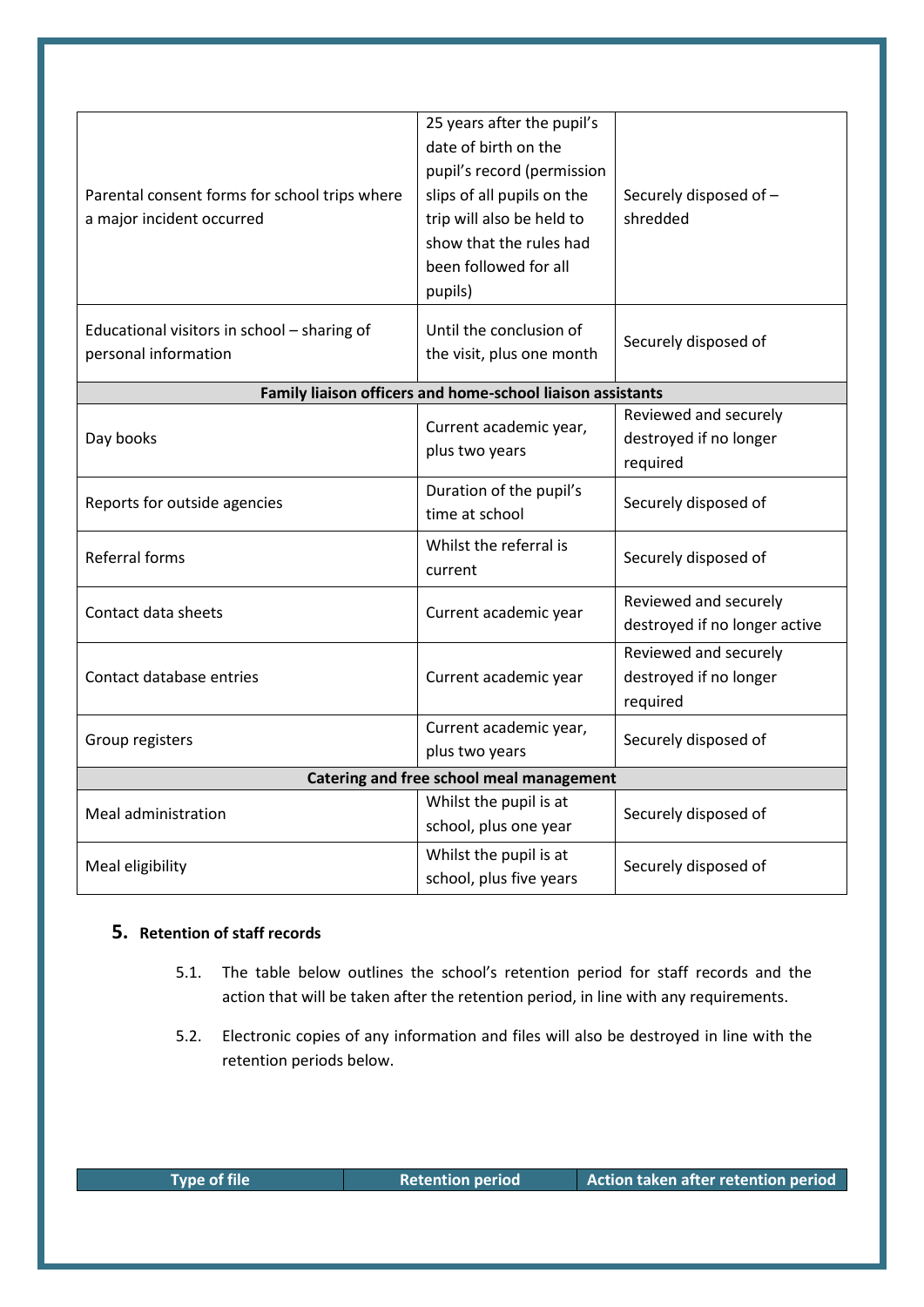|                                                                                                                         |                                                                                                                                                                                                                                                             | ends                 |
|-------------------------------------------------------------------------------------------------------------------------|-------------------------------------------------------------------------------------------------------------------------------------------------------------------------------------------------------------------------------------------------------------|----------------------|
|                                                                                                                         | <b>Operational</b>                                                                                                                                                                                                                                          |                      |
| Staff members' personnel file                                                                                           | Termination of employment,<br>plus six years, unless the<br>member of staff is part of any<br>case which falls under the<br>terms of reference of the<br>IICSA. If this is the case, the file<br>will be retained until the IICSA<br>enquiries are complete | Securely disposed of |
| Annual appraisal and assessment<br>records                                                                              | Current academic year, plus six<br>years                                                                                                                                                                                                                    | Securely disposed of |
| Sickness absence monitoring<br>(where sickness pay is not paid)                                                         | Current academic year, plus<br>three years                                                                                                                                                                                                                  | Securely disposed of |
| Sickness absence monitoring<br>(where sickness pay is paid)                                                             | Current academic year, plus six<br>years                                                                                                                                                                                                                    | Securely disposed of |
| Staff training (where training leads<br>to CPD)                                                                         | Length of time required by the<br>CPD professional body                                                                                                                                                                                                     | Securely disposed of |
| Staff training (except where the<br>training relates to dealing with<br>pupils, e.g. first aid or health and<br>safety) | Retained in the personnel file                                                                                                                                                                                                                              | Securely disposed of |
| Staff training (where the training<br>relates to pupils, e.g. safeguarding<br>or other pupil-related training)          | Date of the training, plus 40<br>years                                                                                                                                                                                                                      | Securely disposed of |
|                                                                                                                         | <b>Recruitment</b>                                                                                                                                                                                                                                          |                      |
| Records relating to the<br>appointment of a new headteacher<br>(unsuccessful attempts)                                  | Date of appointment, plus six<br>months.                                                                                                                                                                                                                    | Securely disposed of |
| Records relating to the<br>appointment of a new headteacher<br>(successful appointments)                                | Added to personnel file and<br>retained until the end of<br>appointment, plus six years,<br>except in cases of negligence<br>or claims of child abuse, then<br>records are retained for at<br>least 15 years                                                | Securely disposed of |
| Records relating to the<br>appointment of new members of<br>staff or governors (unsuccessful<br>candidates)             | Date of appointment of<br>successful candidate, plus six<br>months                                                                                                                                                                                          | Securely disposed of |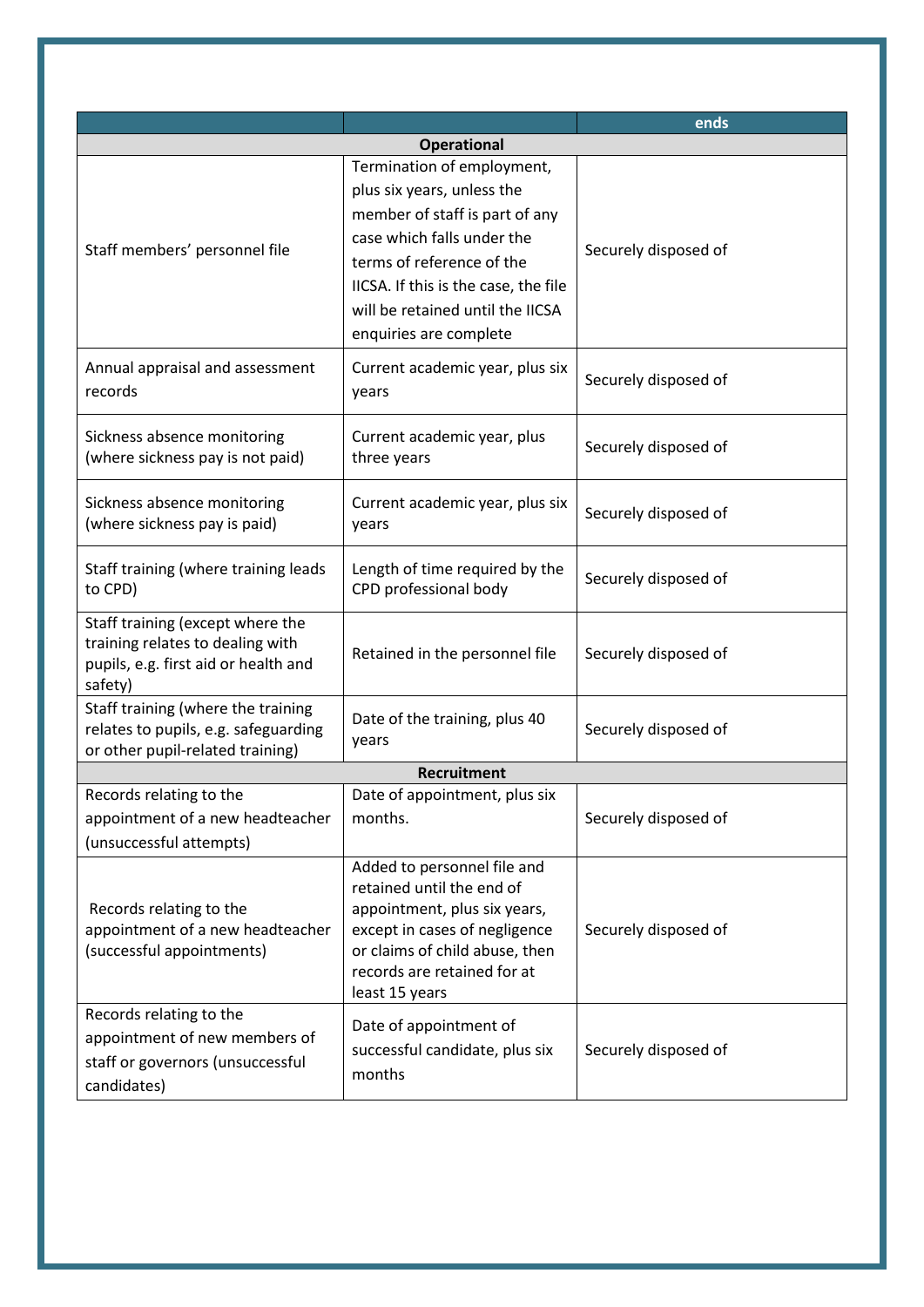<span id="page-11-0"></span>

| Pre-employment vetting<br>information (successful candidates)                  | For the duration of the<br>employee's employment, plus<br>six years                                                                                                                                                                                                                                                                                                                                                                                                                                                                                                         | Securely disposed of                                                              |
|--------------------------------------------------------------------------------|-----------------------------------------------------------------------------------------------------------------------------------------------------------------------------------------------------------------------------------------------------------------------------------------------------------------------------------------------------------------------------------------------------------------------------------------------------------------------------------------------------------------------------------------------------------------------------|-----------------------------------------------------------------------------------|
| <b>DBS</b> certificates                                                        | Up to six months                                                                                                                                                                                                                                                                                                                                                                                                                                                                                                                                                            | Securely disposed of                                                              |
| Proof of identify as part of the<br>enhanced DBS check                         | If it is necessary to keep a<br>copy, it will be placed in the<br>staff member's personnel file                                                                                                                                                                                                                                                                                                                                                                                                                                                                             | Securely disposed of                                                              |
| Evidence of right to work in the UK                                            | Added to staff personnel file<br>or, if kept separately,<br>termination of employment,<br>plus no longer than two years                                                                                                                                                                                                                                                                                                                                                                                                                                                     | Securely disposed of                                                              |
|                                                                                | <b>Disciplinary and grievance procedures</b>                                                                                                                                                                                                                                                                                                                                                                                                                                                                                                                                |                                                                                   |
| Child protection allegations,<br>including where the allegation is<br>unproven | Added to staff personnel file,<br>and until the individual's<br>normal retirement age, or 10<br>years from the date of the<br>allegation - whichever is<br>longer<br>If allegations are malicious,<br>they are removed from<br>personal files<br>If allegations are found, they<br>are kept on the personnel file<br>and a copy is provided to the<br>person concerned unless the<br>member of staff is part of any<br>case which falls under the<br>terms of reference of the<br>IICSA. If this is the case, the file<br>is retained until IICSA enquiries<br>are complete | Reviewed and securely disposed of<br>- shredded                                   |
| Oral warnings                                                                  | Date of warning, plus six<br>months                                                                                                                                                                                                                                                                                                                                                                                                                                                                                                                                         | Securely disposed of - if placed on<br>staff personnel file, removed from<br>file |
| Written warning - level 1                                                      | Date of warning, plus six<br>months                                                                                                                                                                                                                                                                                                                                                                                                                                                                                                                                         | Securely disposed of - if placed on<br>staff personnel file, removed from<br>file |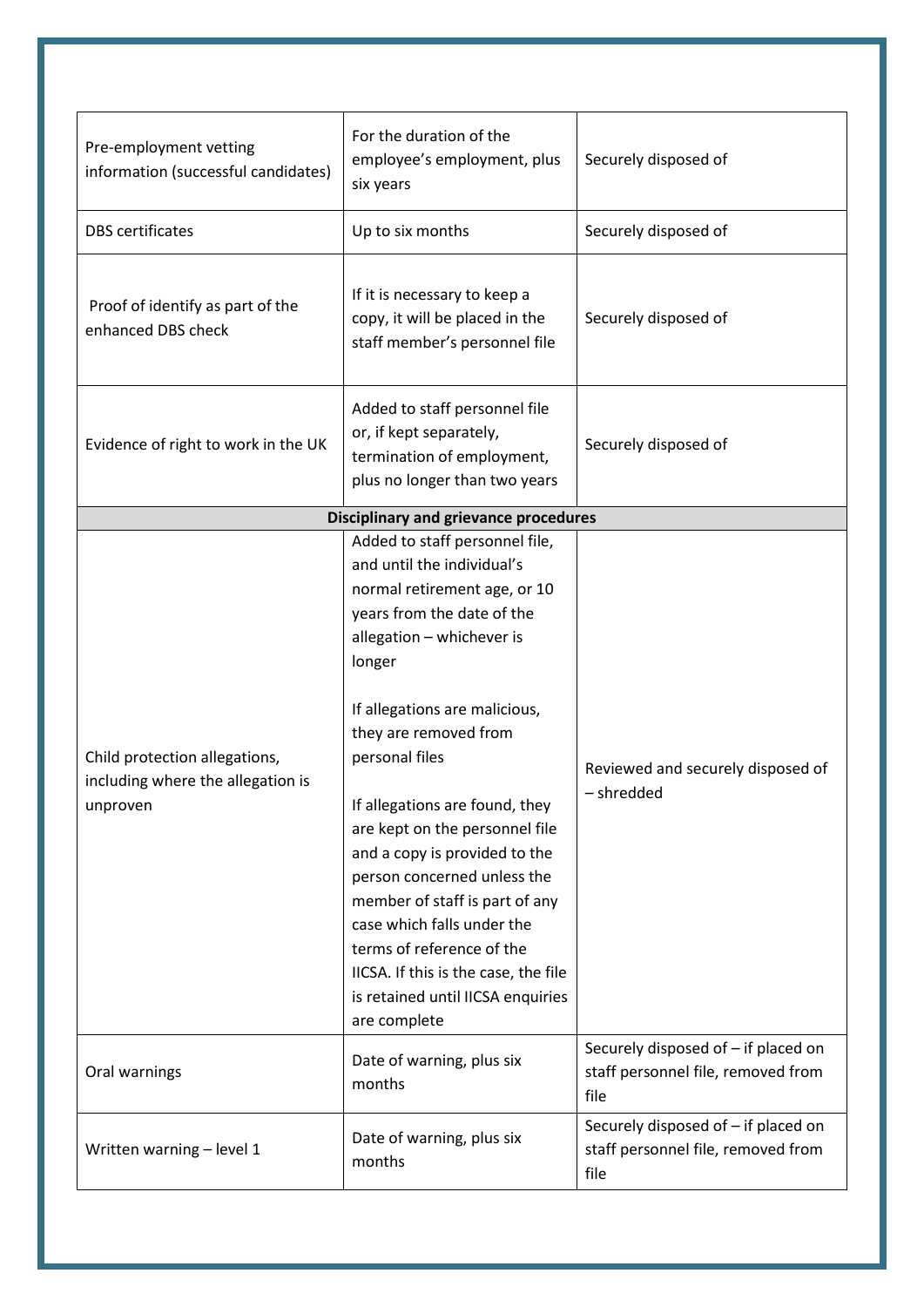| Written warning - level 2                 | Date of warning, plus 12<br>months                                                                                | Securely disposed of - if placed on<br>staff personnel file, removed from<br>file |
|-------------------------------------------|-------------------------------------------------------------------------------------------------------------------|-----------------------------------------------------------------------------------|
| Final warning                             | Date of warning, plus 18<br>months                                                                                | Securely disposed of – if placed on<br>staff personnel file, removed from<br>file |
| Records relating to unproven<br>incidents | Conclusion of the case, unless<br>the incident is child protection<br>related, then it is disposed of<br>as above | Securely disposed of                                                              |

# **6. Retention of senior leadership and management records**

- 6.1. The table below outlines the school's retention periods for senior leadership and management records, and the action that will be taken after the retention period, in line with any requirements.
- 6.2. Electronic copies of any information and files will also be destroyed in line with the retention periods below.

| <b>Type of file</b>                                                                | <b>Retention period</b>                                       | Action taken after retention period<br>ends                                                                             |  |
|------------------------------------------------------------------------------------|---------------------------------------------------------------|-------------------------------------------------------------------------------------------------------------------------|--|
|                                                                                    | <b>Governing board</b>                                        |                                                                                                                         |  |
|                                                                                    | One copy alongside the                                        |                                                                                                                         |  |
| Agendas for governing board                                                        | original set of minutes - all                                 | Local archives consulted before                                                                                         |  |
| meetings                                                                           | others disposed of without                                    | secure disposal                                                                                                         |  |
|                                                                                    | retention                                                     |                                                                                                                         |  |
| Original, signed copies of the<br>minutes of governing board<br>meetings           | Permanent - all other copies<br>disposed of without retention | Shredded if they contain any<br>sensitive or personal information,<br>but the local archives will be<br>consulted first |  |
| Reports presented to the governing<br>board that are referred to in the<br>minutes | Permanent - all others<br>disposed of without retention       | Local archives consulted and then<br>securely disposed of                                                               |  |
| Meeting papers relating to the<br>annual parents' meeting                          | Date of meeting, plus a<br>minimum of six years               | Securely disposed of                                                                                                    |  |
| Instruments of government,<br>including articles of association                    | Permanent                                                     | Local archives consulted and then<br>securely disposed of                                                               |  |
| Action plans created and<br>administered by the governing<br>board                 | Until superseded or whilst<br>relevant                        | Securely disposed of                                                                                                    |  |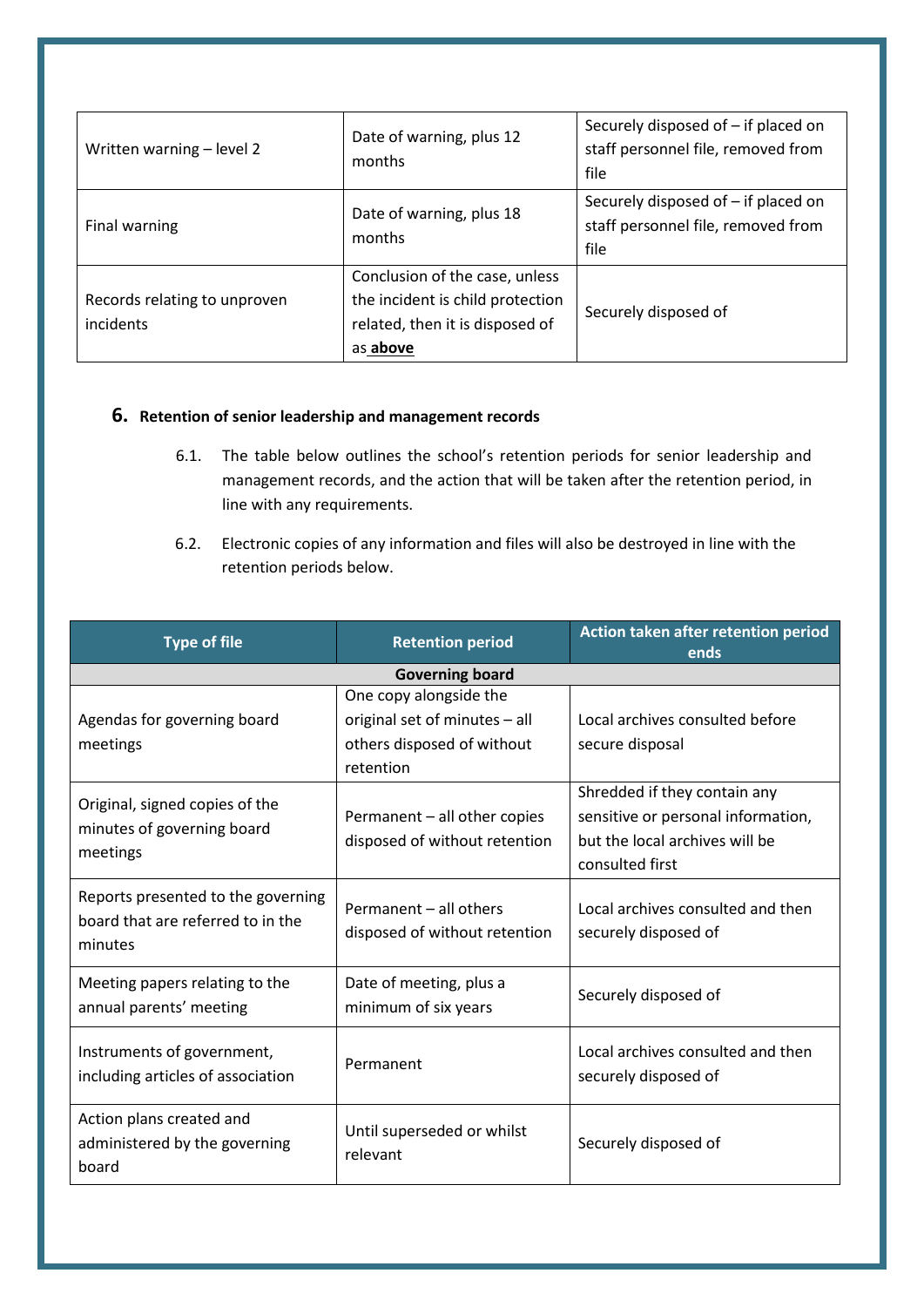| Policy documents created and<br>administered by the governing<br>board                        | Until superseded or whilst<br>relevant                                                                                                                                                                                                                                                          | Securely disposed of                                                                            |
|-----------------------------------------------------------------------------------------------|-------------------------------------------------------------------------------------------------------------------------------------------------------------------------------------------------------------------------------------------------------------------------------------------------|-------------------------------------------------------------------------------------------------|
| Records relating to complaints<br>dealt with by the governing board<br>or headteacher         | Current academic year, plus six<br>years<br>If negligence is involved,<br>records are retained for the<br>current academic year, plus 15<br>years<br>If child protection or<br>safeguarding issues are<br>involved, the records are<br>retained for the current<br>academic year, plus 40 years | Reviewed for further retention in<br>case of contentious disputes, then<br>securely disposed of |
| Annual reports required by the DfE                                                            | Date of report, plus 10 years                                                                                                                                                                                                                                                                   | Securely disposed of                                                                            |
| Proposals concerning changing the<br>status of the school                                     | Date proposal accepted or<br>declined, plus three years                                                                                                                                                                                                                                         | Securely disposed of                                                                            |
| Records relating to the<br>appointment of co-opted governors                                  | Date of election, plus six<br>months                                                                                                                                                                                                                                                            | Securely disposed of                                                                            |
| Records relating to the election of<br>the chair of the governing board<br>and the vice chair | Destroyed after the decision<br>has been recorded in the<br>minutes                                                                                                                                                                                                                             | Securely disposed of                                                                            |
| Scheme of delegation and terms of<br>reference for committees                                 | Until superseded or whilst<br>relevant                                                                                                                                                                                                                                                          | Reviewed and offered to the local<br>archives if appropriate                                    |
| Meeting schedule                                                                              | Current academic year                                                                                                                                                                                                                                                                           | Standard disposal                                                                               |
| Register of attendance at full<br>governing board meetings                                    | Date of last meeting in the<br>book, plus six years                                                                                                                                                                                                                                             | Securely disposed of                                                                            |
| Records relating to governor<br>monitoring visits                                             | Date of the visit, plus three<br>years                                                                                                                                                                                                                                                          | Securely disposed of                                                                            |
| Correspondence sent and received<br>by the governing board or<br>headteacher                  | Current academic year, plus<br>three years                                                                                                                                                                                                                                                      | Securely disposed of                                                                            |
| Records relating to the<br>appointment of the clerk to the<br>governing board                 | Date on which the clerk's<br>appointment ends, plus six<br>years                                                                                                                                                                                                                                | Securely disposed of                                                                            |
| Records relating to the terms of<br>office of serving governors,                              | Date on which the governor's<br>appointment ends, plus six                                                                                                                                                                                                                                      | Securely disposed of                                                                            |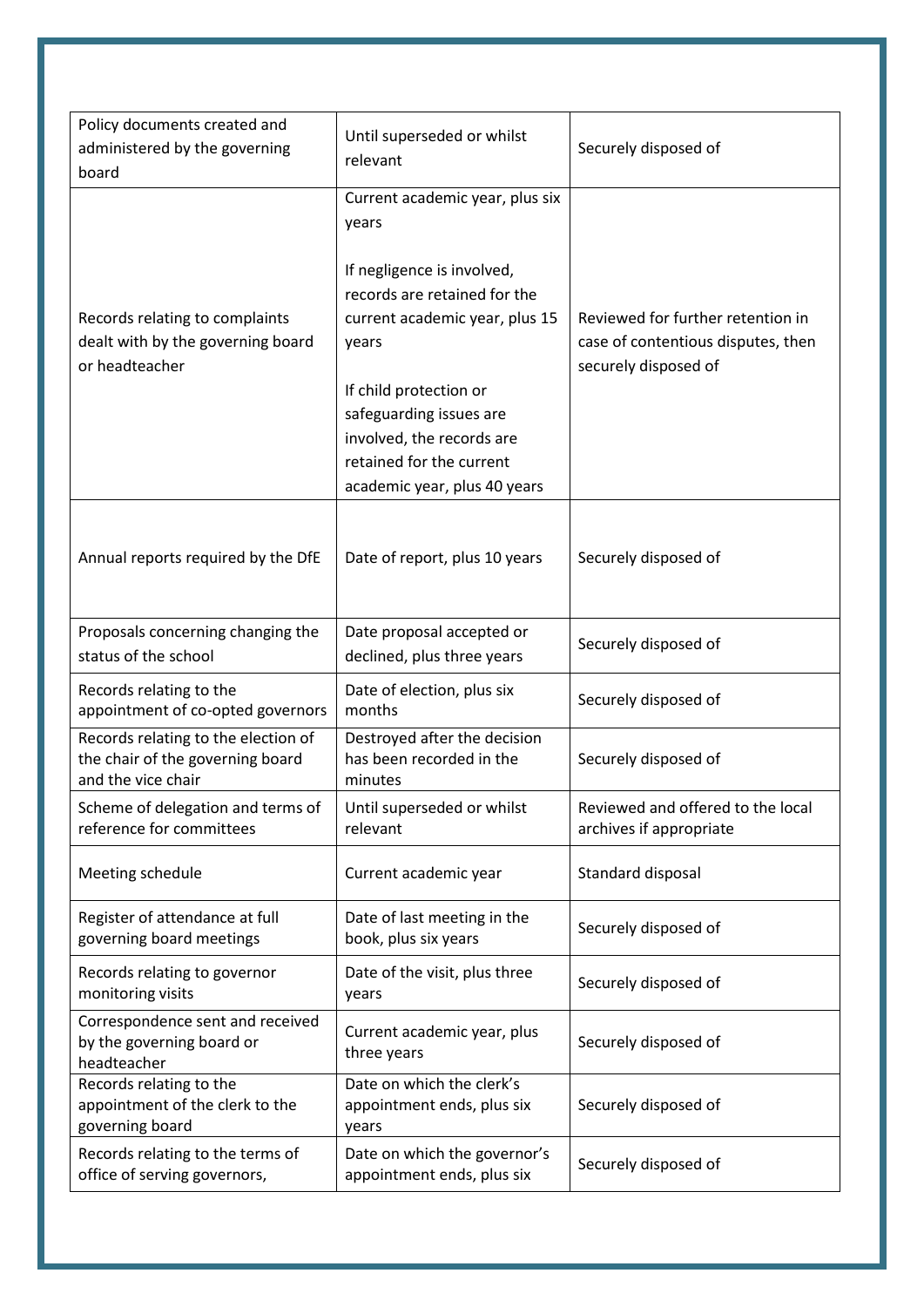| including evidence of appointment                                                                                                                        | years                                                                                                                        |                                                              |
|----------------------------------------------------------------------------------------------------------------------------------------------------------|------------------------------------------------------------------------------------------------------------------------------|--------------------------------------------------------------|
| Records relating to governor<br>declaration against disqualification<br>criteria                                                                         | Date on which the governor's<br>appointment ends, plus six<br>years                                                          | Securely disposed of                                         |
| Register of business interests                                                                                                                           | Date the governor's<br>appointment ends, plus six<br>years                                                                   | Securely disposed of                                         |
| Governor code of conduct                                                                                                                                 | Dynamic document - kept<br>permanently                                                                                       | Securely disposed of                                         |
| Records relating to the training<br>required and received by governors                                                                                   | Date the governor steps down,<br>plus six years                                                                              | Securely disposed of                                         |
| Records relating to the induction<br>programme for new governors                                                                                         | Date on which the governor's<br>appointment ends, plus six<br>years                                                          | Securely disposed of                                         |
| Records relating to DBS checks<br>carried out on the clerk and<br>members of the governing board                                                         | Date of the DBS check, plus six<br>months                                                                                    | Securely disposed of                                         |
| Governor personnel files                                                                                                                                 | Date on which the governor's<br>appointment ends, plus six<br>years                                                          | Securely disposed of                                         |
|                                                                                                                                                          | <b>Headteacher and SLT</b>                                                                                                   |                                                              |
| Log books of activity in the school<br>maintained by the headteacher                                                                                     | Date of last entry, plus a<br>minimum of six years                                                                           | Reviewed and offered to the local<br>archives if appropriate |
| Minutes of SLT meetings and the<br>meetings of other internal<br>administrative bodies                                                                   | Date of the meeting, plus<br>three years                                                                                     | Reviewed annually and securely<br>disposed of if not needed  |
| Reports created by the<br>headteacher or SLT                                                                                                             | Date of the report, plus a<br>minimum of three years                                                                         | Reviewed annually and securely<br>disposed of if not needed  |
| Records created by the<br>headteacher, deputy headteacher,<br>heads of year and other members<br>of staff with administrative<br>responsibilities        | Current academic year, plus six<br>years                                                                                     | Reviewed annually and securely<br>disposed of if not needed  |
| Correspondence created by the<br>headteacher, deputy headteacher,<br>heads of year and other members<br>of staff with administrative<br>responsibilities | Date of correspondence, plus<br>three years                                                                                  | Securely disposed of                                         |
| Professional development plan                                                                                                                            | Held on the individual's<br>personnel record. If not, then<br>it is retained for the duration<br>of the plan, plus six years | Securely disposed of                                         |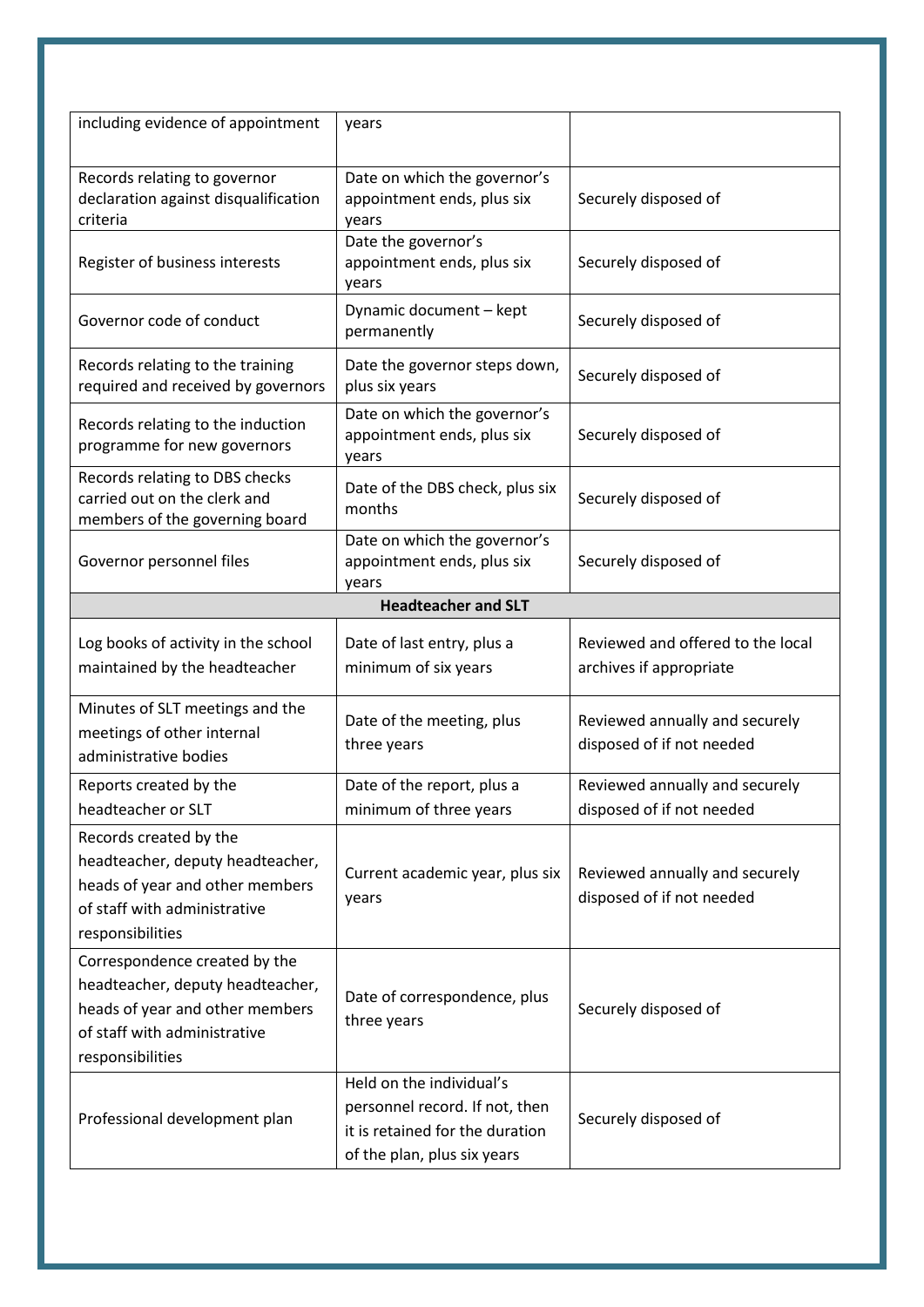| Duration of the plan, plus<br>School Improvement Plan<br>three years | Securely disposed of |
|----------------------------------------------------------------------|----------------------|
|----------------------------------------------------------------------|----------------------|

# **7. Retention of health and safety records**

- 7.1. The table below outlines the school's retention periods for health and safety records, and the action that will be taken after the retention period, in line with any requirements.
- 7.2. Electronic copies of any information and files will also be destroyed in line with the retention periods below.

| <b>Type of file</b>                                                                                           | <b>Retention period</b>                                                                                                                                                 | Action taken after retention period<br>ends |
|---------------------------------------------------------------------------------------------------------------|-------------------------------------------------------------------------------------------------------------------------------------------------------------------------|---------------------------------------------|
|                                                                                                               | <b>Health and safety</b>                                                                                                                                                |                                             |
| Health and safety policy statements                                                                           | Duration of policy, plus three<br>years                                                                                                                                 | Securely disposed of                        |
| Health and safety risk assessments                                                                            | Duration of risk assessment,<br>plus three years provided that<br>a copy of the risk assessment<br>is stored with the accident<br>report if an incident has<br>occurred | Securely disposed of                        |
| Records relating to any reportable<br>death, injury, disease or dangerous<br>occurrence under RIDDOR          | Date of incident, plus three<br>years provided that all records<br>relating to the incident are<br>held on the personnel file                                           | Securely disposed of                        |
| Accident reporting - adults                                                                                   | Three years after the last entry<br>in the accident reporting book                                                                                                      | Securely disposed of                        |
| Accident reporting - pupils                                                                                   | Three years after the last entry<br>in the accident reporting book                                                                                                      | Securely disposed of                        |
| Records kept under the Control of<br>Substances Hazardous to Health<br>Regulations                            | Date of incident, plus 40 years                                                                                                                                         | Securely disposed of                        |
| Information relating to areas where<br>employees and persons are likely to<br>come into contact with asbestos | Date of last action, plus 40<br>years                                                                                                                                   | Securely disposed of                        |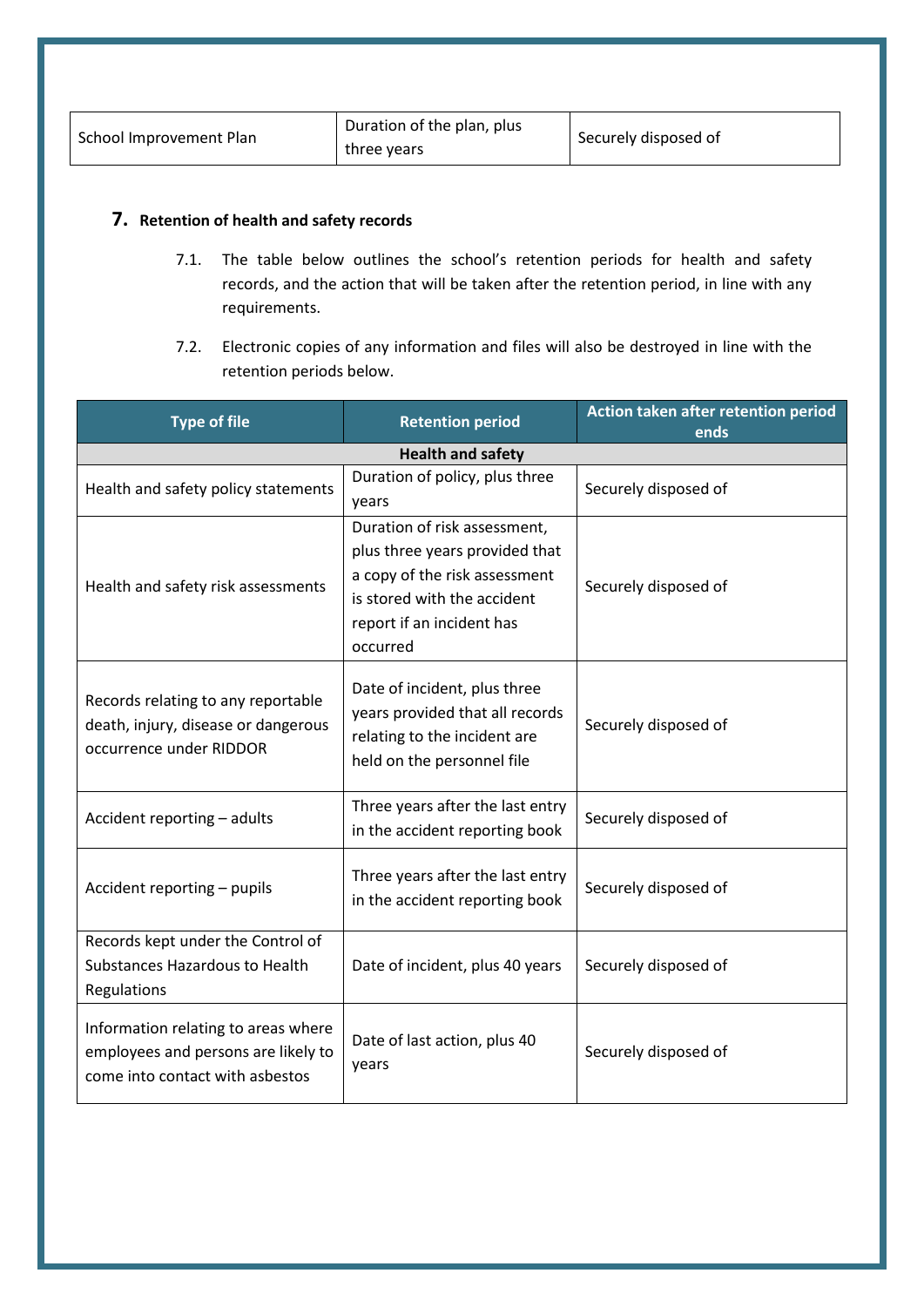| Information relating to areas where                                                                                                                                                         |                                                                                                                                                                  |                                                        |
|---------------------------------------------------------------------------------------------------------------------------------------------------------------------------------------------|------------------------------------------------------------------------------------------------------------------------------------------------------------------|--------------------------------------------------------|
| employees and persons are likely to                                                                                                                                                         | Two years from the date on                                                                                                                                       |                                                        |
| come into contact with radiation                                                                                                                                                            | which the examination was                                                                                                                                        | Securely disposed of                                   |
| (maintenance records or controls,                                                                                                                                                           | made                                                                                                                                                             |                                                        |
| safety features and PPE)                                                                                                                                                                    |                                                                                                                                                                  |                                                        |
| Information relating to areas<br>where employees and persons are<br>likely to come into contact with<br>radiation (dose assessment and<br>recording)                                        | Until the person to whom the<br>record relates would have<br>reached 75-years-old, but in<br>any event for at least 30 years<br>from when the record was<br>made | Securely disposed of                                   |
| Fire precautions log books                                                                                                                                                                  | Current academic year, plus<br>three years                                                                                                                       | Securely disposed of                                   |
| Health and safety file to show<br>current state of buildings, including<br>all alterations (wiring, plumbing,<br>building works etc.) to be passed on<br>in the case of change of ownership | Permanent                                                                                                                                                        | Passed to new owner on sale or<br>transfer of building |

# <span id="page-16-0"></span>**8. Retention of financial records**

- 8.1. The table below outlines the school's retention periods for financial records and the action that will be taken after the retention period, in line with any requirements.
- 8.2. Electronic copies of any information and files will also be destroyed in line with the retention periods below.

| <b>Type of file</b>                                                                               | <b>Retention period</b>                    | <b>Action taken after retention</b><br>period ends |
|---------------------------------------------------------------------------------------------------|--------------------------------------------|----------------------------------------------------|
|                                                                                                   | <b>Payroll and pensions</b>                |                                                    |
| Maternity pay records                                                                             | Current academic year, plus<br>three years | Securely disposed of                               |
| Records held under Retirement<br><b>Benefits Schemes (Information</b><br>Powers) Regulations 1995 | Current academic year, plus<br>six years   | Securely disposed of                               |
| Timesheets, clock cards and flexitime<br>records                                                  | Current academic year, plus<br>three years | Securely disposed of                               |
| Absence record                                                                                    | Current academic year, plus<br>three years | Securely disposed of                               |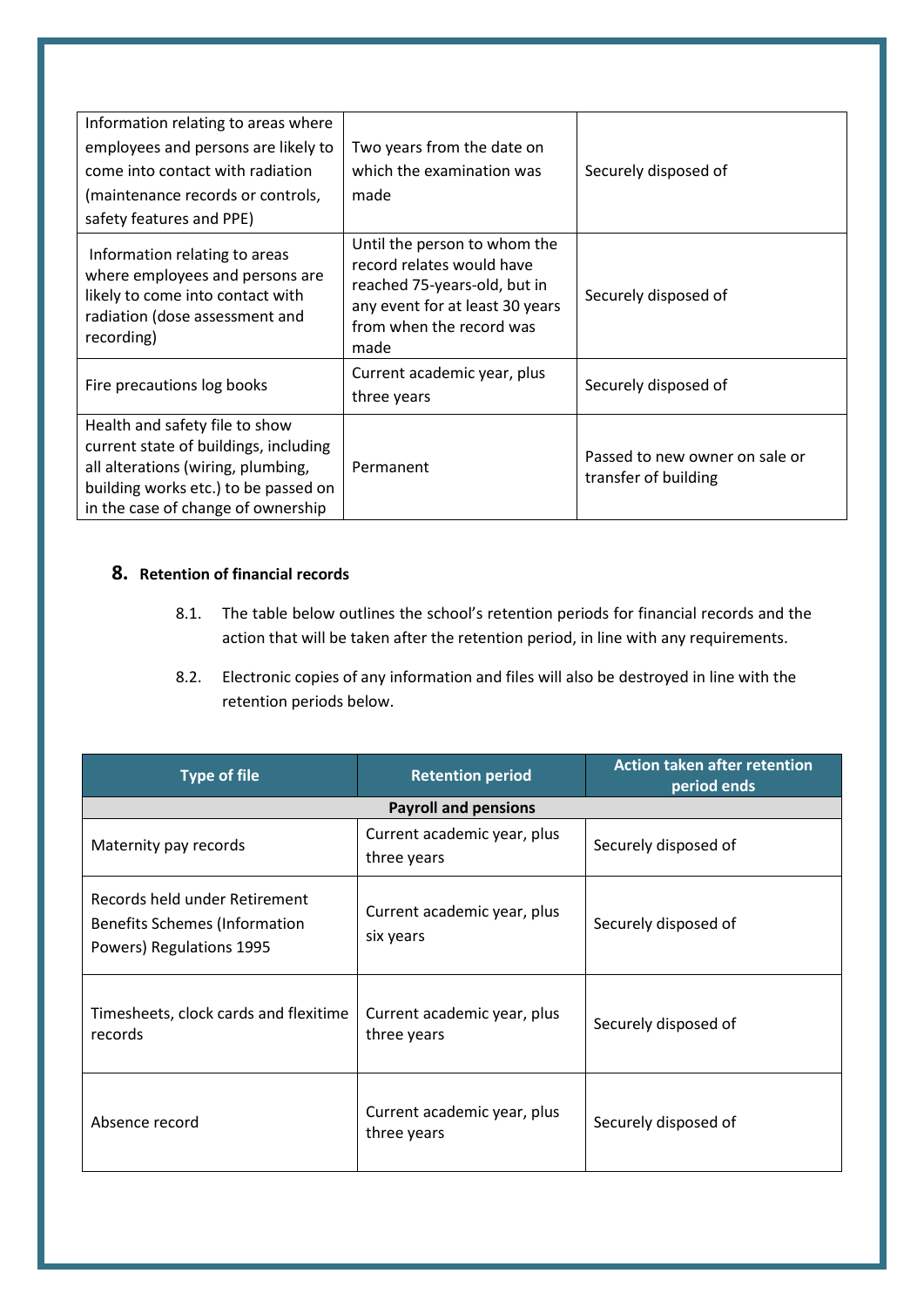| Car allowance claims                         | Current academic year, plus<br>three years | Securely disposed of |
|----------------------------------------------|--------------------------------------------|----------------------|
| Insurance                                    | Current academic year, plus<br>six years   | Securely disposed of |
| National insurance - schedule of<br>payments | Current academic year, plus<br>six years   | Securely disposed of |
| Overtime                                     | Current academic year, plus<br>three years | Securely disposed of |
| Payroll awards                               | Current academic year, plus<br>six years   | Securely disposed of |
| Payroll (gross/net weekly or<br>monthly)     | Current academic year, plus<br>six years   | Securely disposed of |
| Payroll reports                              | Current academic year, plus<br>six years   | Securely disposed of |
| Payslips (copies)                            | Current academic year, plus<br>six years   | Securely disposed of |
| Pension payroll                              | Current academic year, plus<br>six years   | Securely disposed of |
| Personal bank details                        | Until superseded, plus three<br>years      | Securely disposed of |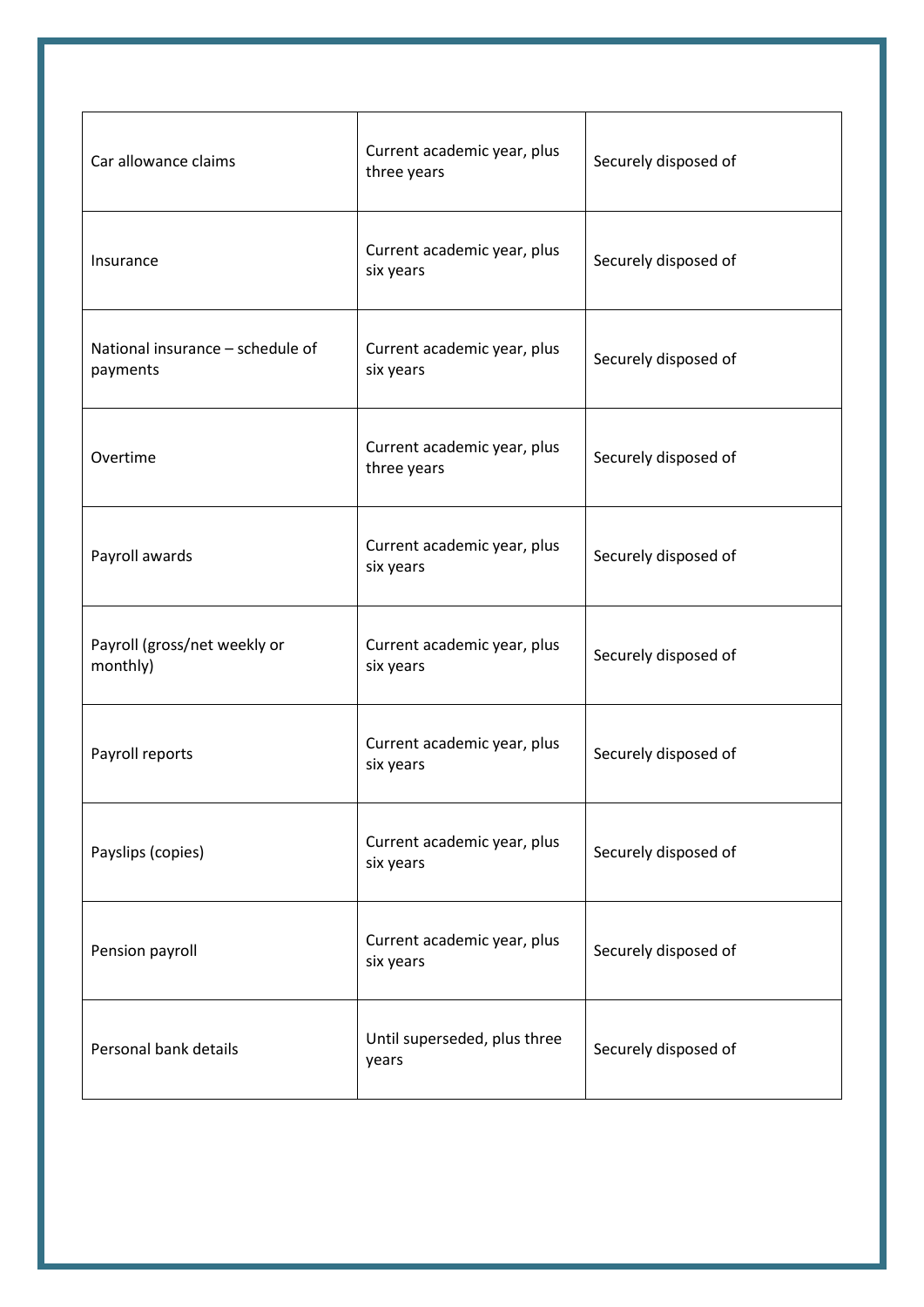| Sickness records                                                      | Current academic year, plus<br>three years  | Securely disposed of                                             |  |
|-----------------------------------------------------------------------|---------------------------------------------|------------------------------------------------------------------|--|
| Staff returns                                                         | Current academic year, plus<br>three years  | Securely disposed of                                             |  |
| Superannuation adjustments                                            | Current academic year, plus<br>six years    | Securely disposed of                                             |  |
| Superannuation reports                                                | Current academic year, plus<br>six years    | Securely disposed of                                             |  |
| Tax forms                                                             | Current academic year, plus<br>six years    | Securely disposed of                                             |  |
| <b>Risk management and insurance</b>                                  |                                             |                                                                  |  |
| Employer's liability insurance<br>certificate                         | Closure of the school, plus 40<br>years     | Securely disposed of<br>Passed to the LA if the school<br>closes |  |
|                                                                       | <b>Asset management</b>                     |                                                                  |  |
| Inventories of furniture and<br>equipment                             | Current academic year, plus<br>six years    | Securely disposed of                                             |  |
| Burglary, theft and vandalism report<br>forms                         | Current academic year, plus<br>six years    | Securely disposed of                                             |  |
| Accounts and statements including budget management                   |                                             |                                                                  |  |
| Annual accounts                                                       | Current academic year, plus<br>six years    | Disposed of against common<br>standards                          |  |
| Loans and grants managed by the<br>school                             | Date of last payment, plus 12<br>years      | Information is reviewed then<br>securely disposed of             |  |
| All records relating to the creation<br>and management of budgets     | Duration of the budget, plus<br>three years | Securely disposed of                                             |  |
| Invoices, receipts, order books,<br>requisitions and delivery notices | Current financial year, plus six<br>years   | Securely disposed of                                             |  |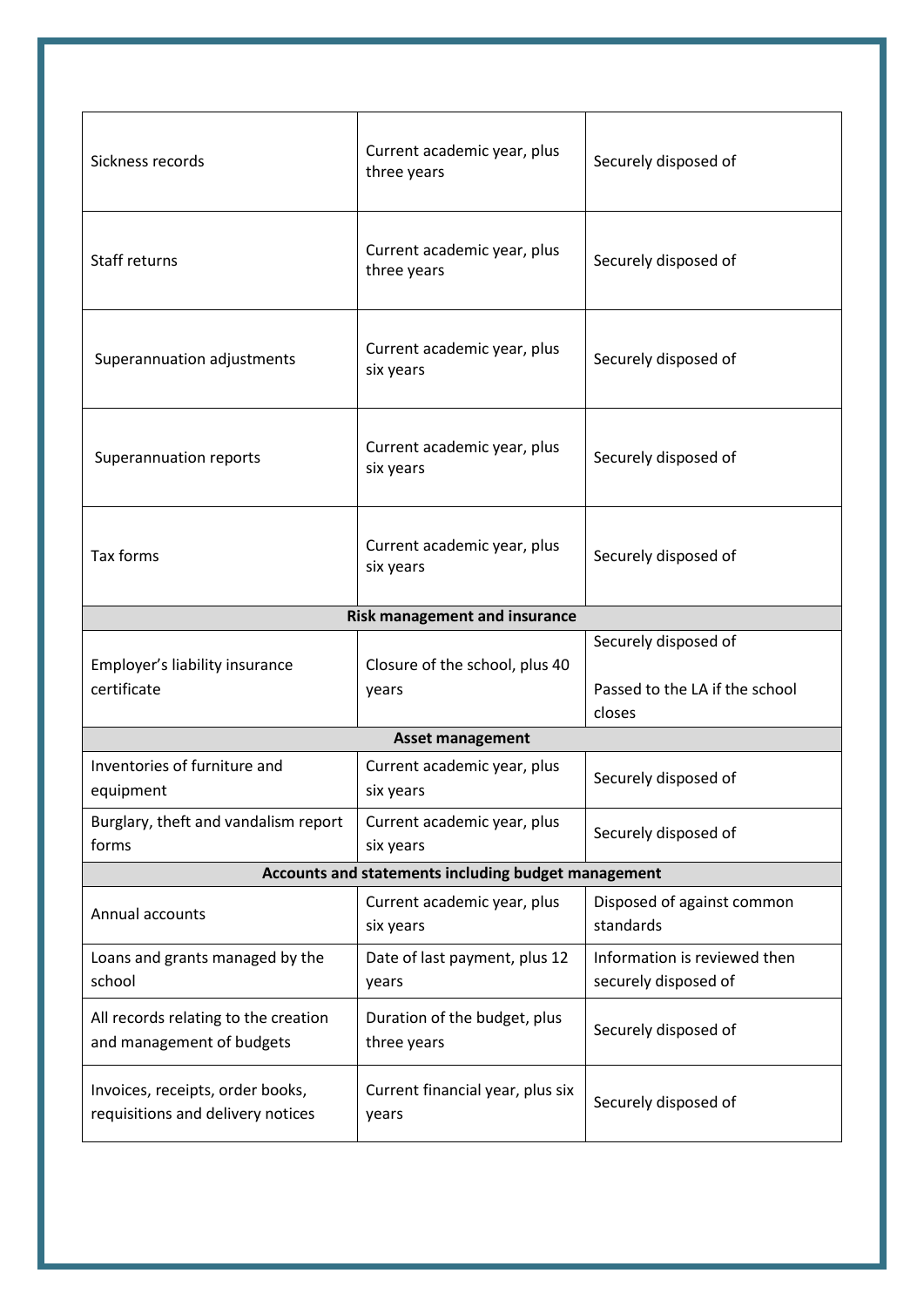| Records relating to the collection                                                                  | Current financial year, plus six                |                      |  |
|-----------------------------------------------------------------------------------------------------|-------------------------------------------------|----------------------|--|
| and banking of monies                                                                               | years                                           | Securely disposed of |  |
|                                                                                                     |                                                 |                      |  |
| Records relating to the identification<br>and collection of debt                                    | Final payment, plus six years                   | Securely disposed of |  |
|                                                                                                     | <b>Contract management</b>                      |                      |  |
| All records relating to the<br>management of contracts under seal                                   | Last payment on the contract,<br>plus 12 years  | Securely disposed of |  |
| All records relating to the<br>management of contracts under<br>signature                           | Last payment on the contract,<br>plus six years | Securely disposed of |  |
| All records relating to the monitoring<br>of contracts                                              | Life of the contract, plus six or<br>12 years   | Securely disposed of |  |
|                                                                                                     | <b>School fund</b>                              |                      |  |
| Cheque books, paying in books,<br>ledgers, invoices, receipts, bank<br>statements and journey books | Current academic year, plus<br>six years        | Securely disposed of |  |
| <b>School meals</b>                                                                                 |                                                 |                      |  |
|                                                                                                     |                                                 |                      |  |
| FSM registers (where the register is<br>used as a basis for funding)                                | Current academic year, plus<br>six years        | Securely disposed of |  |
| School meals registers                                                                              | Current academic year, plus<br>three years      | Securely disposed of |  |
| School meals summary sheets                                                                         | Current academic year, plus<br>three years      | Securely disposed of |  |
|                                                                                                     | [New] Pupil finance                             |                      |  |
| Student grant applications                                                                          | Current academic year, plus<br>three years      | Securely disposed of |  |

# **9. Retention of other school records**

- 9.1. The table below outlines the school's retention periods for any other records held by the school, and the action that will be taken after the retention period, in line with any requirements.
- 9.2. Electronic copies of any information and files will also be destroyed in line with the retention periods below.

| <b>Action taken after retention</b><br><b>Type of file</b><br><b>Retention period</b><br>period ends |
|------------------------------------------------------------------------------------------------------|
|------------------------------------------------------------------------------------------------------|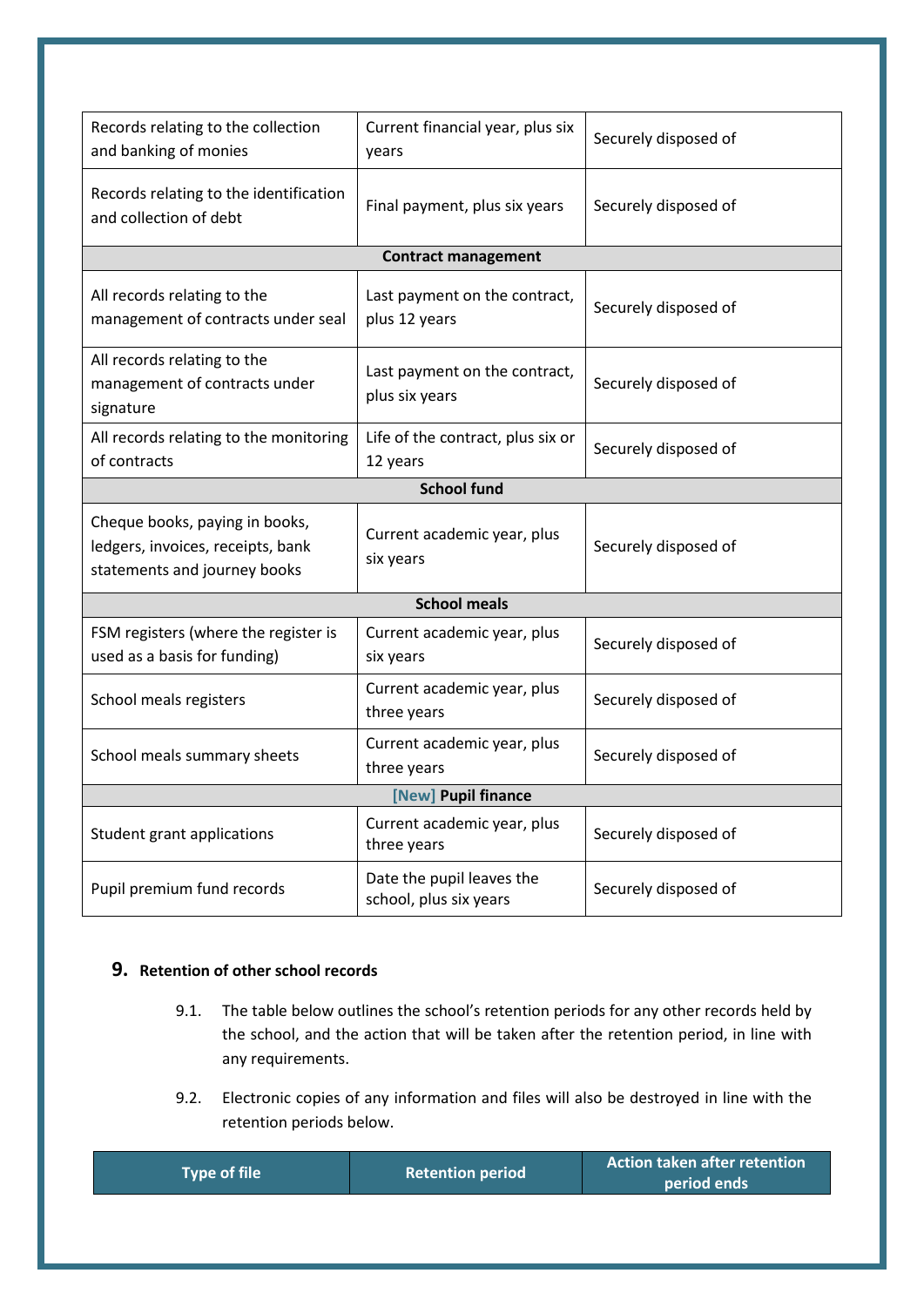| <b>Property management</b>                                                                                             |                                                                                                                            |                                                                |
|------------------------------------------------------------------------------------------------------------------------|----------------------------------------------------------------------------------------------------------------------------|----------------------------------------------------------------|
| Title deeds of properties<br>belonging to the school                                                                   | Permanent                                                                                                                  | Transferred to new owners if the<br>building is leased or sold |
| Plans of property belonging to the<br>school                                                                           | For as long as the building<br>belongs to the school                                                                       | Transferred to new owners if the<br>building is leased or sold |
| Leases of property leased by or to<br>the school                                                                       | Expiry of lease, plus six years                                                                                            | Securely disposed of                                           |
| Records relating to the letting of<br>school premises                                                                  | Current financial year, plus six<br>years                                                                                  | Securely disposed of                                           |
|                                                                                                                        | <b>Maintenance</b>                                                                                                         |                                                                |
| All records relating to the<br>maintenance of the school carried<br>out by contractors                                 | For as long as the school owns<br>the building and then passed<br>onto any new owners if the<br>building is leased or sold | Securely disposed of                                           |
| All records relating to the<br>maintenance of the school carried<br>out by school employees                            | For as long as the school owns<br>the building and then passed<br>onto any new owners if the<br>building is leased or sold | Securely disposed of                                           |
|                                                                                                                        | <b>Operational administration</b>                                                                                          |                                                                |
| General file series                                                                                                    | Current academic year, plus<br>five years                                                                                  | Reviewed and securely disposed<br>of                           |
| Records relating to the creation<br>and publication of the school<br>brochure and/or prospectus                        | Current academic year, plus<br>three years                                                                                 | If a copy is not preserved by the<br>school, standard disposal |
| Records relating to the creation<br>and distribution of circulars to<br>staff, parents or pupils                       | Current academic year, plus<br>one year                                                                                    | Disposed of against common<br>standards                        |
| Newsletters and other items with<br>short operational use                                                              | Current academic year, plus<br>one year                                                                                    | One copy archived, other copies<br>standard disposal           |
| Visitors' books and signing-in<br>sheets                                                                               | Last entry in the logbook, plus<br>six years                                                                               | Reviewed then securely disposed<br>of                          |
| Records relating to the creation<br>and management of parent-<br>teacher associations and/or old<br>pupil associations | Current academic year, plus six<br>years                                                                                   | Reviewed then securely disposed<br>of                          |
| School privacy notice which is<br>sent to parents                                                                      | Until superseded, plus six<br>years                                                                                        | Standard disposal                                              |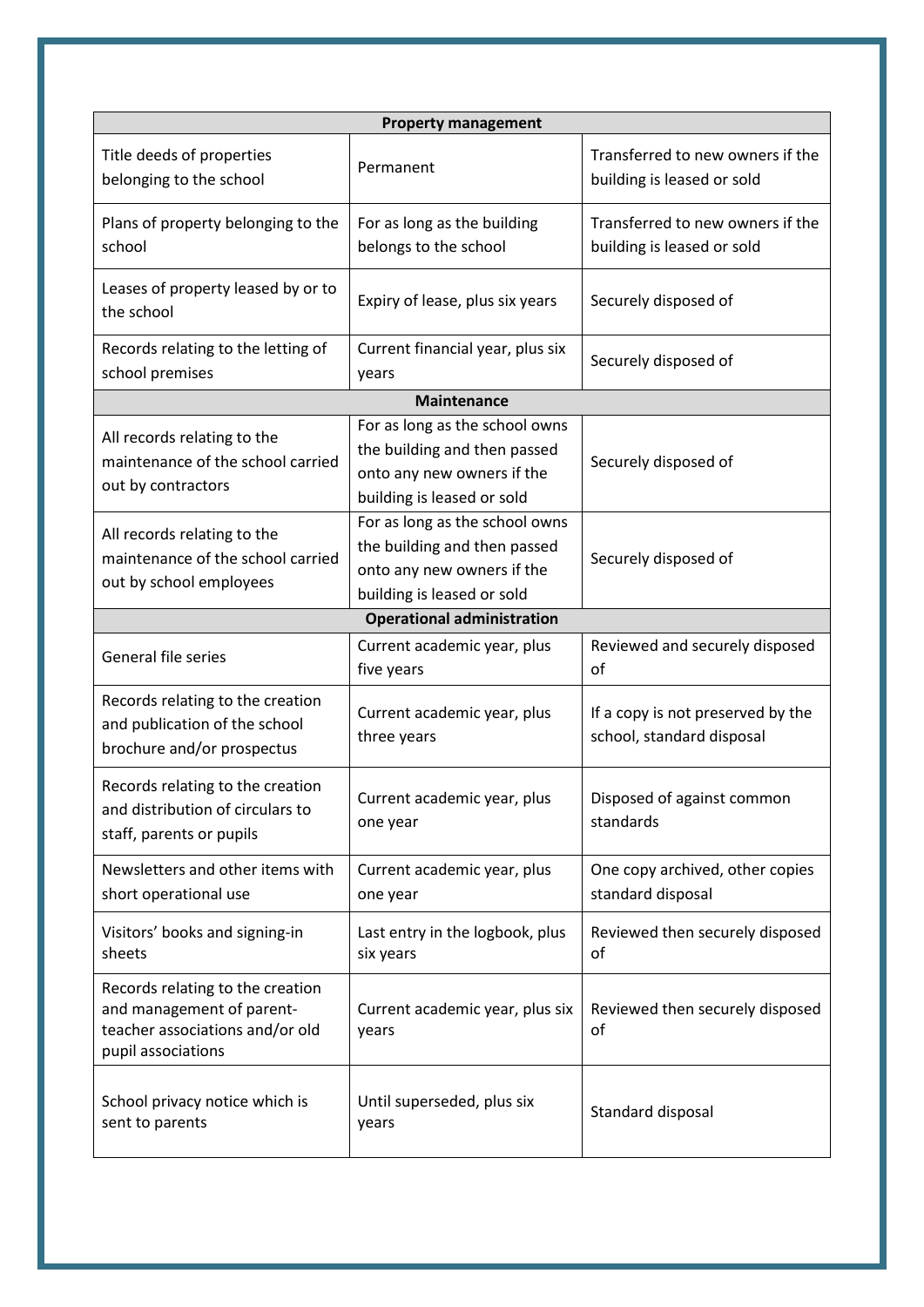| Consents relating to school<br>activities | While pupil attends the school | Secure disposal |
|-------------------------------------------|--------------------------------|-----------------|
|-------------------------------------------|--------------------------------|-----------------|

# **10.Retention of emails**

- 10.1. Group email addresses will have an assigned member of staff who takes responsibility for managing the account and ensuring the correct disposal of all sent and received emails.
- 10.2. All staff members with an email account will be responsible for managing their inbox.
- 10.3. Emails can act as evidence of the school's activities, i.e. in business and fulfilling statutory duties, so all relevant emails (e.g. invoices) will be retained for at least **12 months.**
- 10.4. Invoices received and sent in emails will be printed off and retained in accordance with [section 8](#page-16-0) of this policy.
- 10.5. The school's expectations of staff members in relation to their overall conduct when sending and receiving emails is addressed in the school's *E-safety Policy.*
- 10.6. All emails will be automatically deleted after **12 months**, unless stated otherwise.
- 10.7. Correspondence created by the SLT and other members of staff with administrative responsibilities will be retained for three years before being reviewed and, if necessary, securely disposed of.
- 10.8. Personal emails, i.e. emails that do not relate to work matters or are from family members, will be deleted as soon as they are no longer needed.
- 10.9. Staff members will review and delete any emails they no longer require at the end of every term.
- 10.10. Staff members will not, under any circumstances, create their own email archives, e.g. saving emails on to personal hard drives.
- 10.11. Staff members will be aware that the emails they send could be required to fulfil a SAR or freedom of information (FOI) request. Emails will be drafted carefully, and staff members will review the content before sending.
- 10.12. Individuals, including children, have the right to submit an SAR to gain access to their personal data to verify the lawfulness of the processing – this includes accessing emails.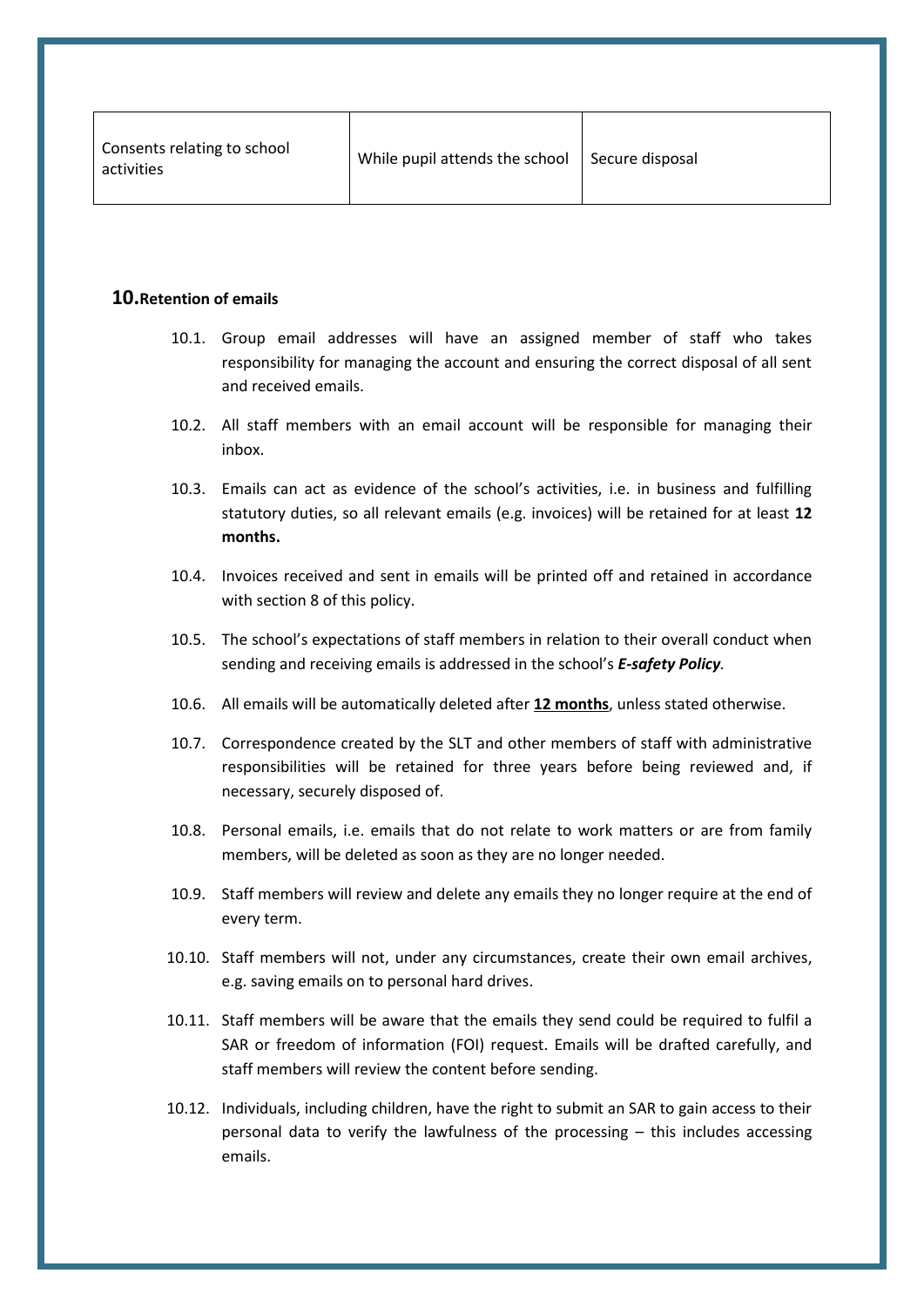- 10.13. All SARs will be handled in accordance with the school's Data Protection Policy.
- 10.14. FOI requests will be handled in accordance with the school's Freedom of Information Policy.
- 10.15. When handling a request for information, the DPO will speak to the requestor to clarify the scope of the request and whether emails will be required to fulfil the SAR or FOI request.
- 10.16. Where an SAR has been made electronically, the information will be provided in a commonly used electronic format.
- 10.17. All requests will be responded to without delay and at the latest, within one month of receipt.
- 10.18. If a request is manifestly unfounded, excessive or repetitive, a fee will be charged. All fees will be based on the administrative cost of providing the information.
- 10.19. Where a request is manifestly unfounded or excessive, the school holds the right to refuse to respond to the request. The individual will be informed of this decision and the reasoning behind it, as well as their right to complain to the supervisory authority and to a judicial remedy, within one month of the refusal.
- 10.20. Staff members will discuss any queries regarding email retention with the DPO.

#### **11.Identifying information**

- 11.1. Under the GDPR, all individuals have the right to data minimisation and data protection by design and default – as the data controller, the school ensures appropriate measures are in place for individuals to exercise this right.
- 11.2. Wherever possible, the school uses pseudonymisation, also known as the 'blurring technique', to reduce the risk of identification.
- 11.3. Once an individual has left the school, if identifiers such as names and dates of birth are no longer required, these are removed or less specific personal data is used, e.g. the month of birth rather than specific date – the data is blurred slightly.
- 11.4. Where data is required to be retained over time, e.g. attendance data, the school removes any personal data not required and keeps only the data needed – in this example, the statistics of attendance rather than personal information.

#### <span id="page-22-0"></span>**12.Storing and protecting information**

The DPO will undertake a business impact assessment to identify which records are vital to school management and these records will be stored in the most secure manner. The DPO will conduct a back-up of information on a termly basis to ensure that all data can still be accessed in the event of a security breach, e.g. a virus, and prevent any loss or theft of data.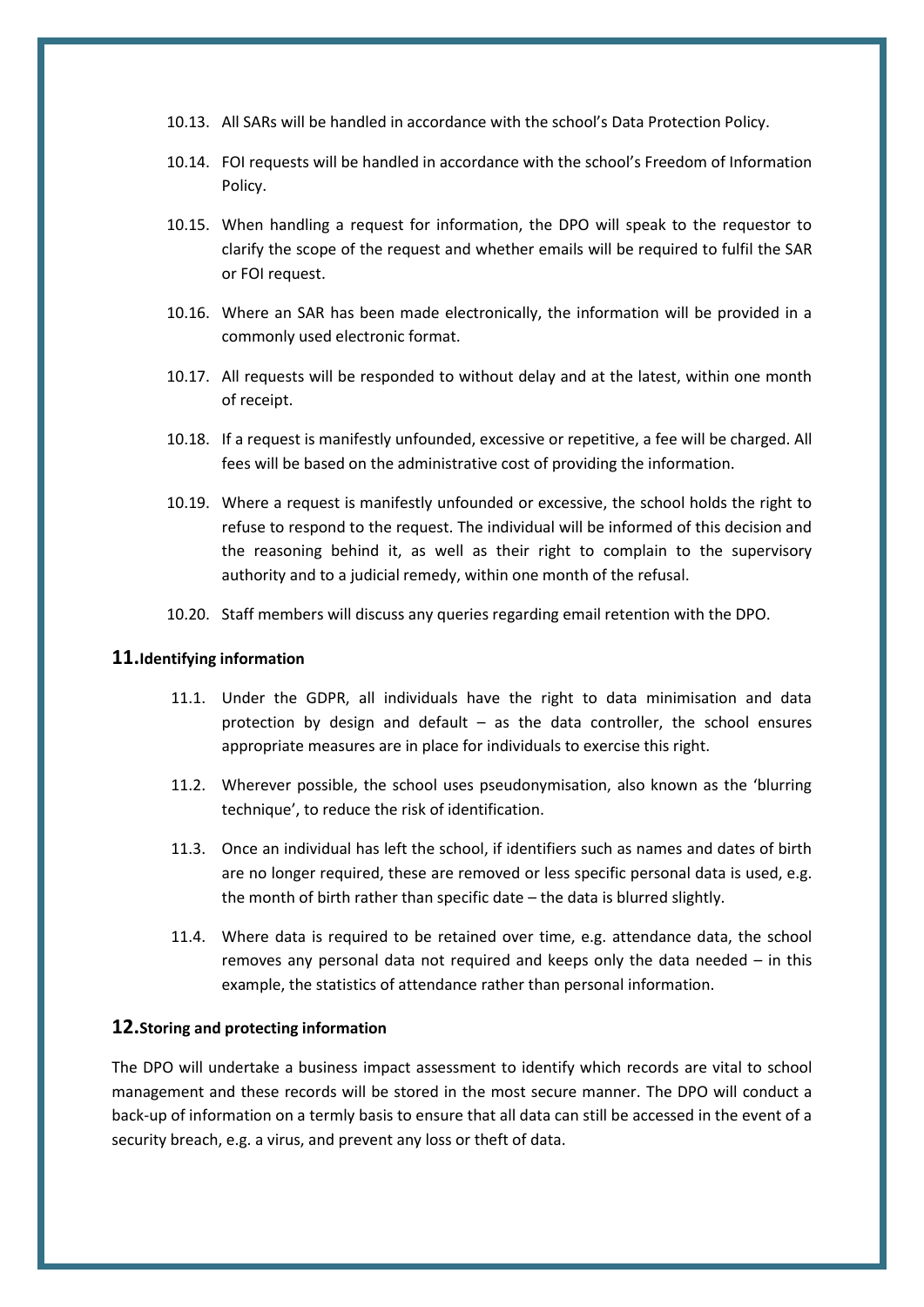Where possible, backed-up information will be stored off the school premises, using a central backup cloud service operated by the LA. The DPO will ensure that the location of the cloud storage and the security offered is appropriate for the information and records stored on it.

Confidential paper records are kept in a locked filing cabinet, drawer or safe, with restricted access. Any room or area where personal or sensitive data is stored will be locked when unattended. Confidential paper records are not left unattended or in clear view when held in a location with general access.

Digital data is coded, encrypted or password-protected, both on a local hard drive and on a network drive that is regularly backed-up off-site. Where data is saved on removable storage or a portable device, the device is kept in a locked and fireproof filing cabinet, drawer or safe when not in use. Memory sticks are not used to hold personal information unless they are password-protected and fully encrypted.

All electronic devices are password-protected to protect the information on the device in case of theft. Where possible, the school enables electronic devices to allow the remote blocking or deletion of data in case of theft. Staff and governors do not use their personal laptops or computers for school purposes. All members of staff are provided with their own secure login and password, and every computer regularly prompts users to change their password.

Emails containing sensitive or confidential information are password-protected or sent via a secure encrypted or data transfer system to ensure that only the recipient is able to access the information. The password will be shared with the recipient in a separate email. Personal information is never put in the subject line of an email. Circular emails to parents are sent blind carbon copy (bcc), so email addresses are not disclosed to other recipients.

When sending confidential information by fax, members of staff always check that the recipient is correct before sending.

Where personal information that could be considered private or confidential is taken off the premises, to fulfil the purpose of the data in line with the UK GDPR, either in an electronic or paper format, staff take extra care to follow the same procedures for security, e.g. keeping devices under lock and key. The person taking the information from the school premises accepts full responsibility for the security of the data.

If documents that have been taken off the school premises will be left unattended, the staff member will leave the documents in the locked boot of a car or keep them on their person. A record will be kept of any document that is taken off the school premises that logs the location of the document and when it is returned to the school site, this includes records that are digitally remotely accessed.

Before sharing data, staff always ensure that:

- They have consent from data subjects to share it.
- Adequate security is in place to protect it.
- The data recipient has been outlined in a privacy notice.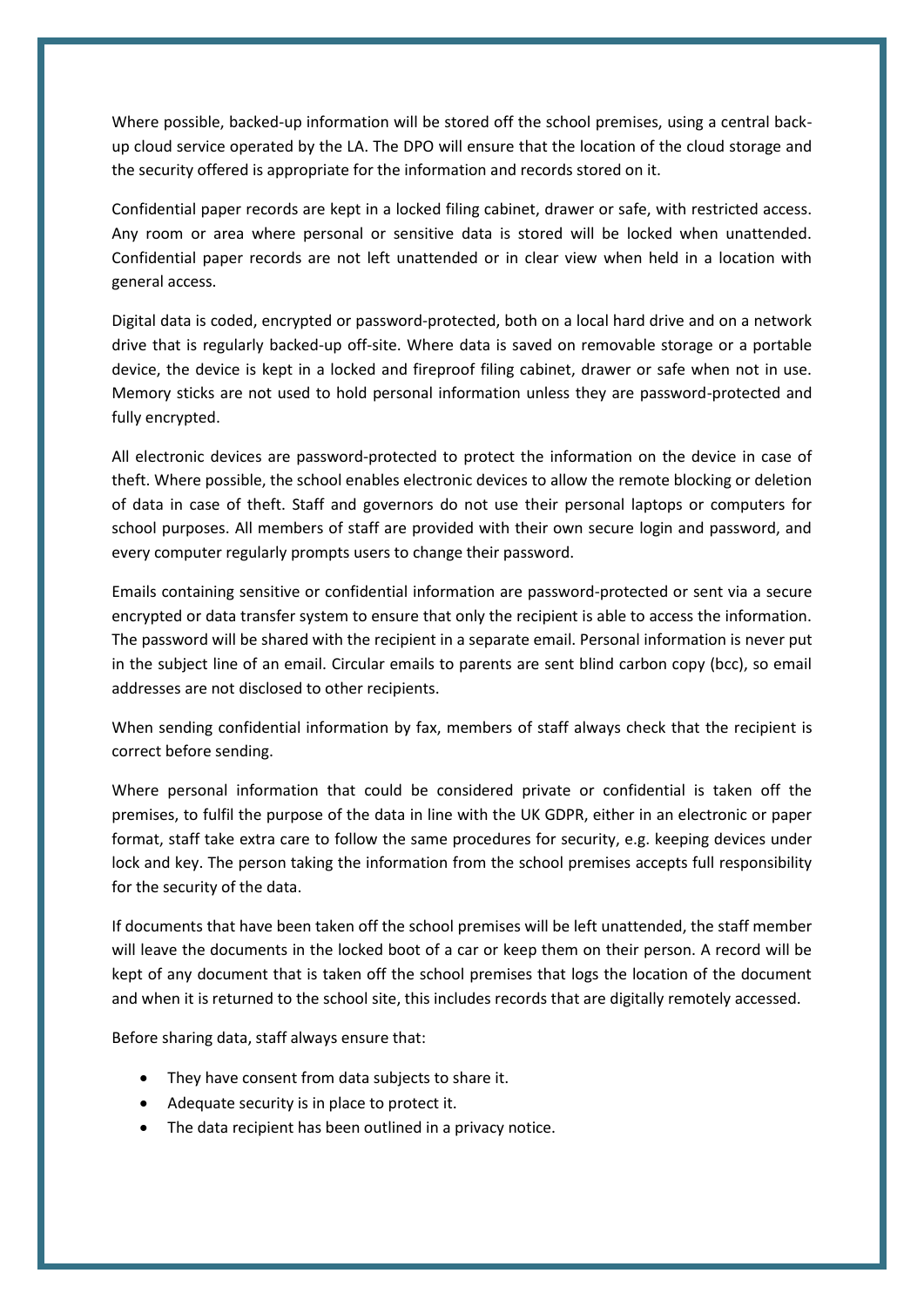The school has data sharing agreements with all data processors and third parties with whom data is shared. These agreements are developed by the DPO and cover information about issues such as access controls and permissions.

A record is kept of what level of access each staff member has to data. This record details information including:

- What level of access each staff member has.
- Limits on how staff members access data.
- What actions staff members can perform.
- What level of access is changed or retained when a staff member changes role within the school.
- Who is able to authorise requests to change permissions and access.

All staff members implement a 'clear desk policy' to avoid unauthorised access to physical records containing sensitive or personal information. All confidential information is stored in a securely locked filing cabinet, drawer or safe with restricted access.

Under no circumstances are visitors allowed access to confidential or personal information. Visitors to areas of the school containing sensitive information are supervised at all times.

Staff are required to use their school login details to use photocopiers and printers.

The physical security of the school's buildings and storage systems, and access to them, is reviewed termly by the business and site manager in conjunction with the DPO. If an increased risk in vandalism, burglary or theft is identified, this will be reported to the headteacher and extra measures to secure data storage will be put in place.

All systems that allow staff and pupils to remotely access information from the school's network whilst they are not physically at the school have strong security controls in place which are reviewed termly by the DPO.

The DPO decides what restrictions are necessary to prevent information or records being downloaded, transferred or printed while the user is not on the school site.

The school takes its duties under the UK GDPR seriously and any unauthorised disclosures may result in disciplinary action.

The DPO is responsible for ensuring continuity and recovery measures are in place to ensure the security of protected data. Any damage to or theft of data will be managed in accordance with the school's Data and E-Security Breach Prevention and Management Plan.

As a result of the EU exit, completed 1 January 2021, data controllers and processors follow the UK GDPR, and the Data Protection Act 2018, where:

- As UK data controllers, they collect, store or process the personal data of individuals residing in the UK.
- As non-UK data controllers, they offer goods or services to, or monitor the behaviour of, UK residents.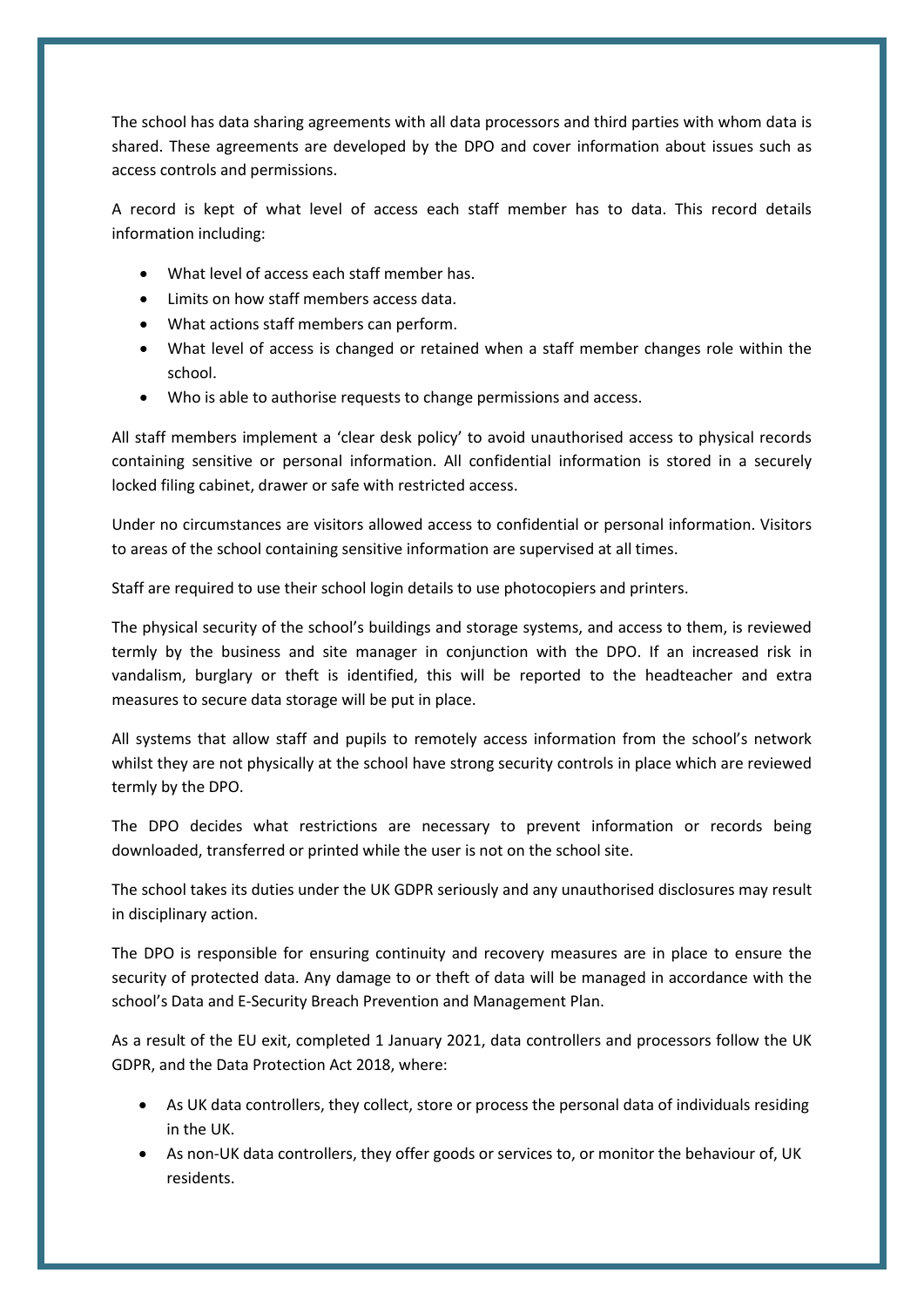Data controllers and processors follow the EU GDPR where:

- They collect, store or process the personal data of individuals residing in the EU.
- As non-EU data controllers, they offer goods or services to, or monitor the behaviour of, EU residents.

## **13. Accessing information**

- 13.1. We are transparent with data subjects, the information we hold and how it can be accessed.
- 13.2. All members of staff, parents of registered pupils and other users of the school, e.g. visitors and third-party clubs, are entitled to:
	- Know what information the school holds and processes about them or their child and why.
	- Understand how to gain access to it.
	- Understand how to provide and withdraw consent to information being held.
	- Understand what the school is doing to comply with its obligations under the GDPR.
- 13.3. All members of staff, parents of registered pupils and other users of the school and its facilities have the right, under the GDPR, to access certain personal data being held about them or their child.
- 13.4. Personal information can be shared with pupils once they are considered to be at an appropriate age and responsible for their own affairs; although, this information can still be shared with parents.
- 13.5. Pupils who are considered by the school to be at an appropriate age to make decisions for themselves are entitled to have their personal information handled in accordance with their rights.
- 13.6. The school will adhere to the provisions outlined in the school's Data Protection Policy when responding to requests seeking access to personal information.

## **14.Digital continuity statement**

- 14.1. Digital data that is retained for longer than six years will be identified by the DPO and named as part of a digital continuity statement.
- 14.2. The data will be archived to dedicated files on the school's server, which are password-protected – this will be backed-up in accordance with [section 12](#page-22-0) of this policy.
- 14.3. Memory sticks are never used to store digital data, subject to a *digital continuity statement.*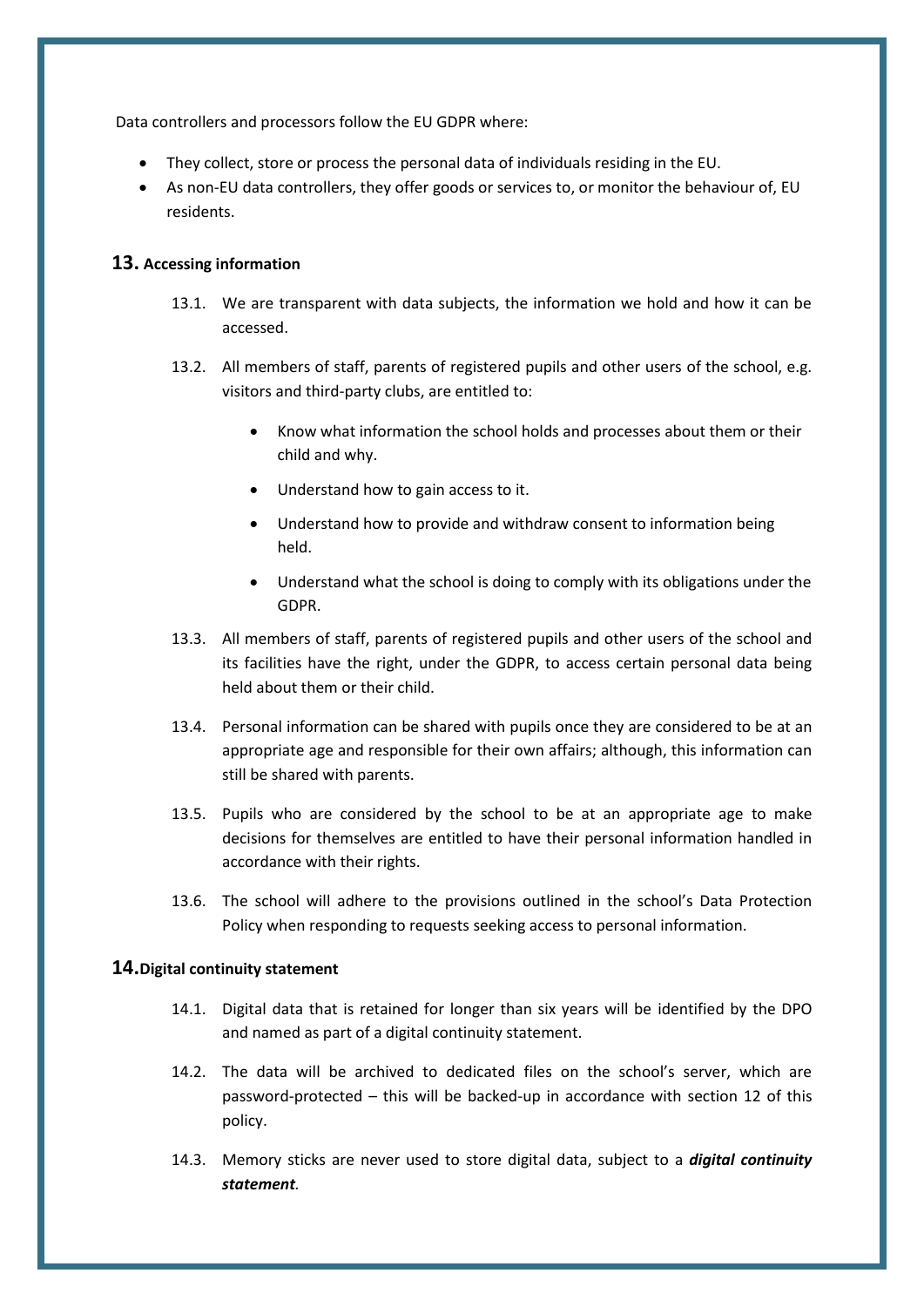- 14.4. EDAC will review new and existing storage methods annually and, where appropriate add them to the digital continuity statement.
- 14.5. The following information will be included within the digital continuity statement:
	- A statement of the business purposes and statutory requirements for keeping the records
	- The names of the individuals responsible for long term data preservation
	- A description of the information assets to be covered by the digital preservation statement
	- A description of when the record needs to be captured into the approved file formats
	- A description of the appropriate supported file formats for long-term preservation
	- A description of the retention of all software specification information and licence information
	- A description of how access to the information asset register is to be managed in accordance with the GDPR

# **15.Information audit**

- 15.1. The school conducts information audits on an annual basis against all information held by the school to evaluate the information the school is holding, receiving and using, and to ensure that this is correctly managed in accordance with the GDPR. This includes the following information:
	- Paper documents and records
	- Electronic documents and records
	- Databases
	- Microfilm or microfiche
	- Sound recordings
	- Video and photographic records
	- Hybrid files, containing both paper and electronic information
	- Knowledge
	- Apps and portals
- 15.2. The information audit may be completed in a number of ways, including, but not limited to:
	- $\bullet$  Interviews with staff members with key responsibilities to identify information and information flows, etc.
	- Questionnaires to key staff members to identify information and information flows, etc.
	- A mixture of the above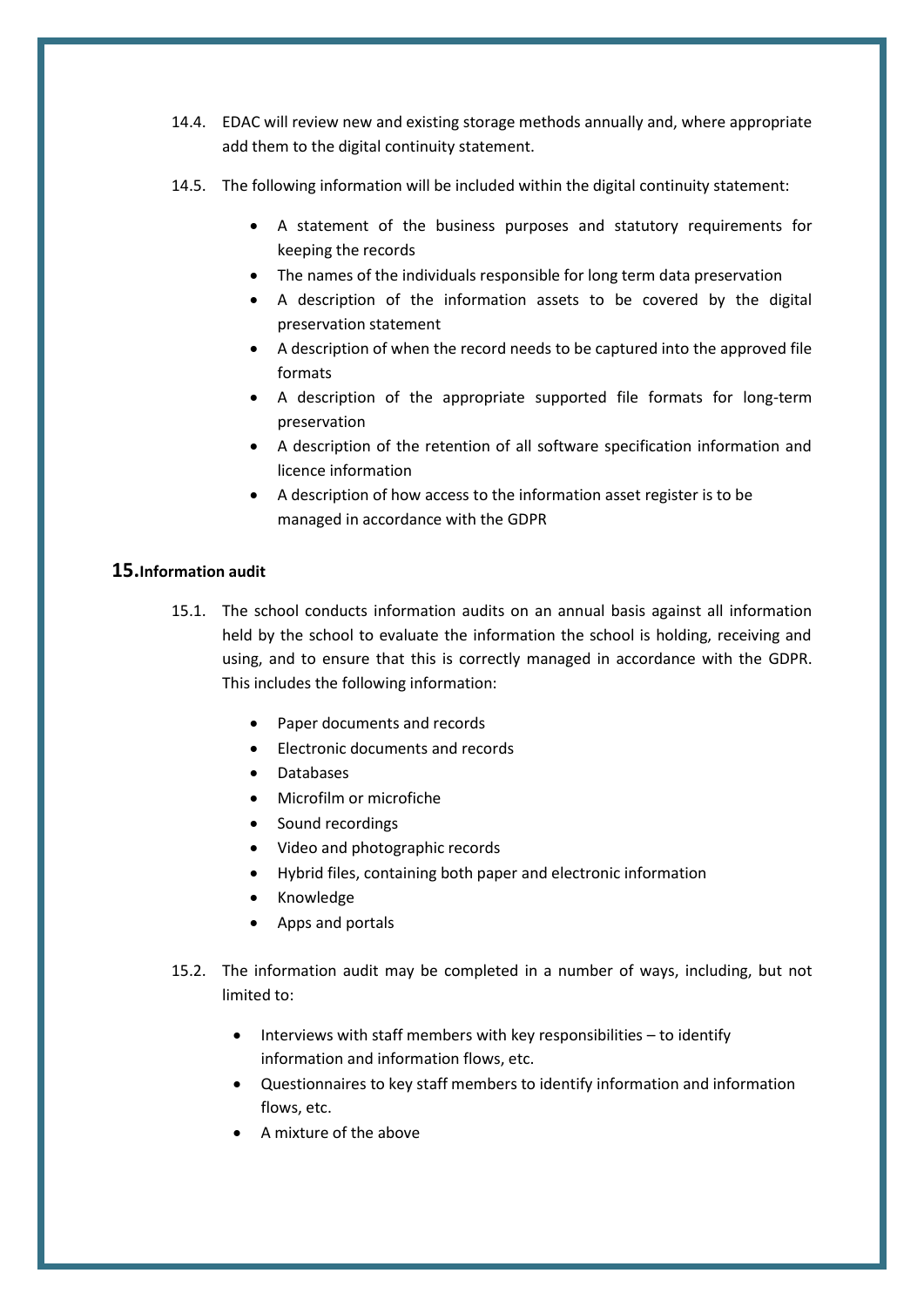- 15.3. The DPO is responsible for completing the information audit. The information audit will include the following:
	- The school's data needs
	- The information needed to meet those needs
	- The format in which data is stored
	- How long data needs to be kept for
	- Vital records status and any protective marking
	- Who is responsible for maintaining the original document
- 15.4. The DPO will consult with staff members involved in the information audit process to ensure that the information is accurate.
- 15.5. Once it has been confirmed that the information is accurate, the DPO will record all details on the school's Data Asset Register.
- 15.6. An information asset owner is assigned to each asset or group of assets. They will be responsible for managing the asset appropriately, ensuring it meets the school's requirements, and for monitoring risks and opportunities.
- 15.7. The information displayed on the Data Asset Register will be shared with the headteacher to gain their approval.

## **16.Disposal of data**

- 16.1. Where disposal of information is outlined as standard disposal, this will be recycled appropriate to the form of the information, e.g. paper recycling, electronic recycling.
- 16.2. Where disposal of information is outlined as secure disposal, this will be shredded or pulped and electronic information will be scrubbed clean and, where possible, cut, archived or digitalised. The DPO will keep a record of all files that have been destroyed.
- 16.3. Where the disposal action is indicated as reviewed before it is disposed, the DPO will review the information against its administrative value – if the information should be kept for administrative value, the DPO will keep a record of this.
- 16.4. If, after the review, it is determined that the data should be disposed of, it will be destroyed in accordance with the disposal action outlined in this policy.
- 16.5. Where information has been kept for administrative purposes, the DPO will review the information again after three years and conduct the same process. If it needs to be destroyed, it will be destroyed in accordance with the disposal action outlined in this policy. If any information is kept, the information will be reviewed every three subsequent years.
- 16.6. Where information must be kept permanently, this information is exempt from the normal review procedures.